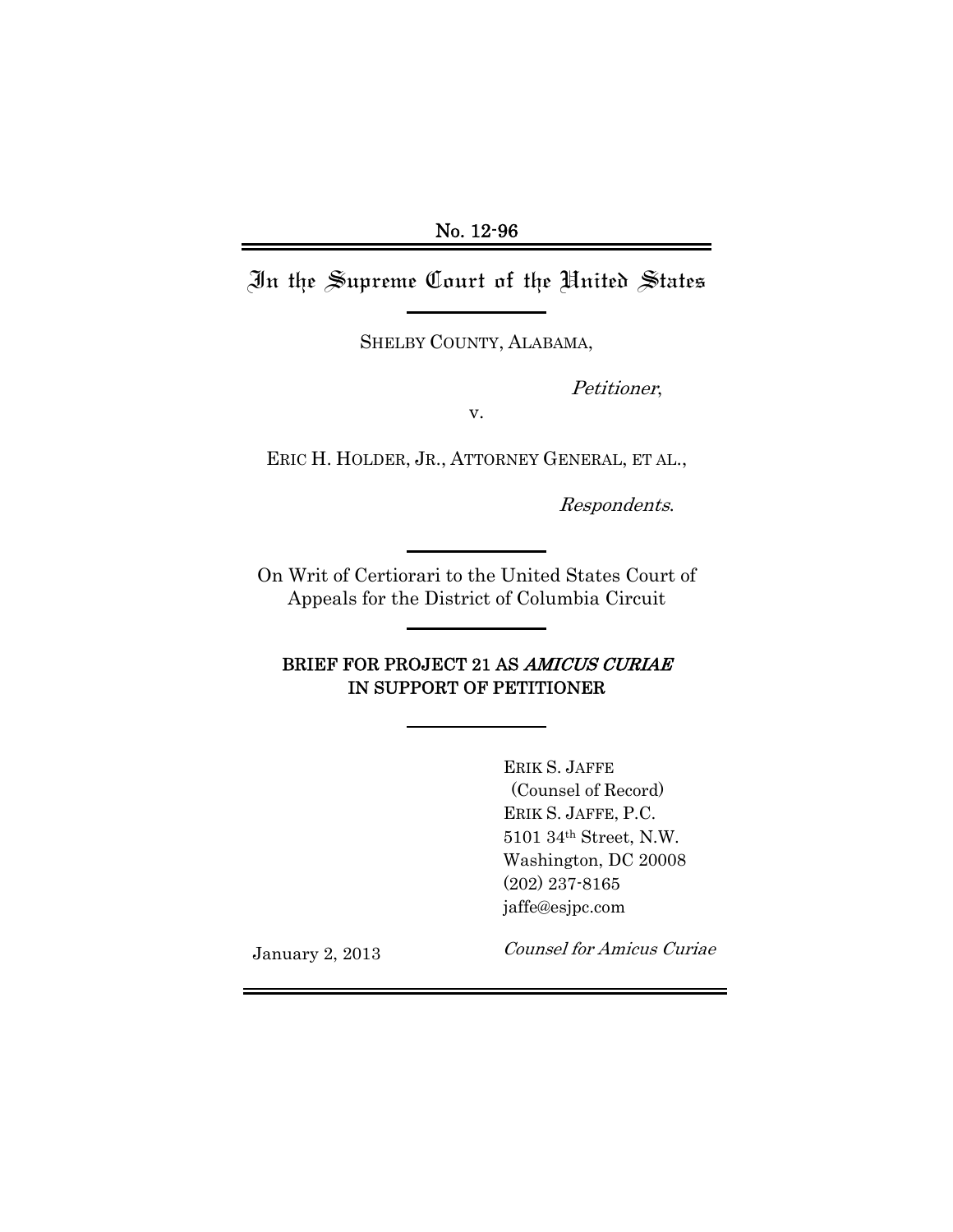# TABLE OF CONTENTS

| I. Section 5 Exceeds Congressional Authority<br>Even Under Alternatives to the <i>Boerne</i>                                                                                                                            |
|-------------------------------------------------------------------------------------------------------------------------------------------------------------------------------------------------------------------------|
| A. The Necessary and Proper Clause Is Not<br>a Blank Check for Claimed Exercises of<br>Congressional Enforcement Authority.  8                                                                                          |
| B. Section 5 Fails to Carry into Execution<br>Congress's Power to Enforce the<br>Fourteenth or Fifteenth Amendments13                                                                                                   |
| II. Highly Suspect Notions of Second-<br><b>Generation Discrimination Provide Poor</b><br>and Often Perverse Support for Claims of<br>Unconstitutional Conduct Said to Justify<br>the Extreme Remedy of Preclearance 15 |
| A. Vote Dilution Objections, Inquiries, and<br>Related Matters Are Not Evidence of<br>Unconstitutional Discrimination.  16                                                                                              |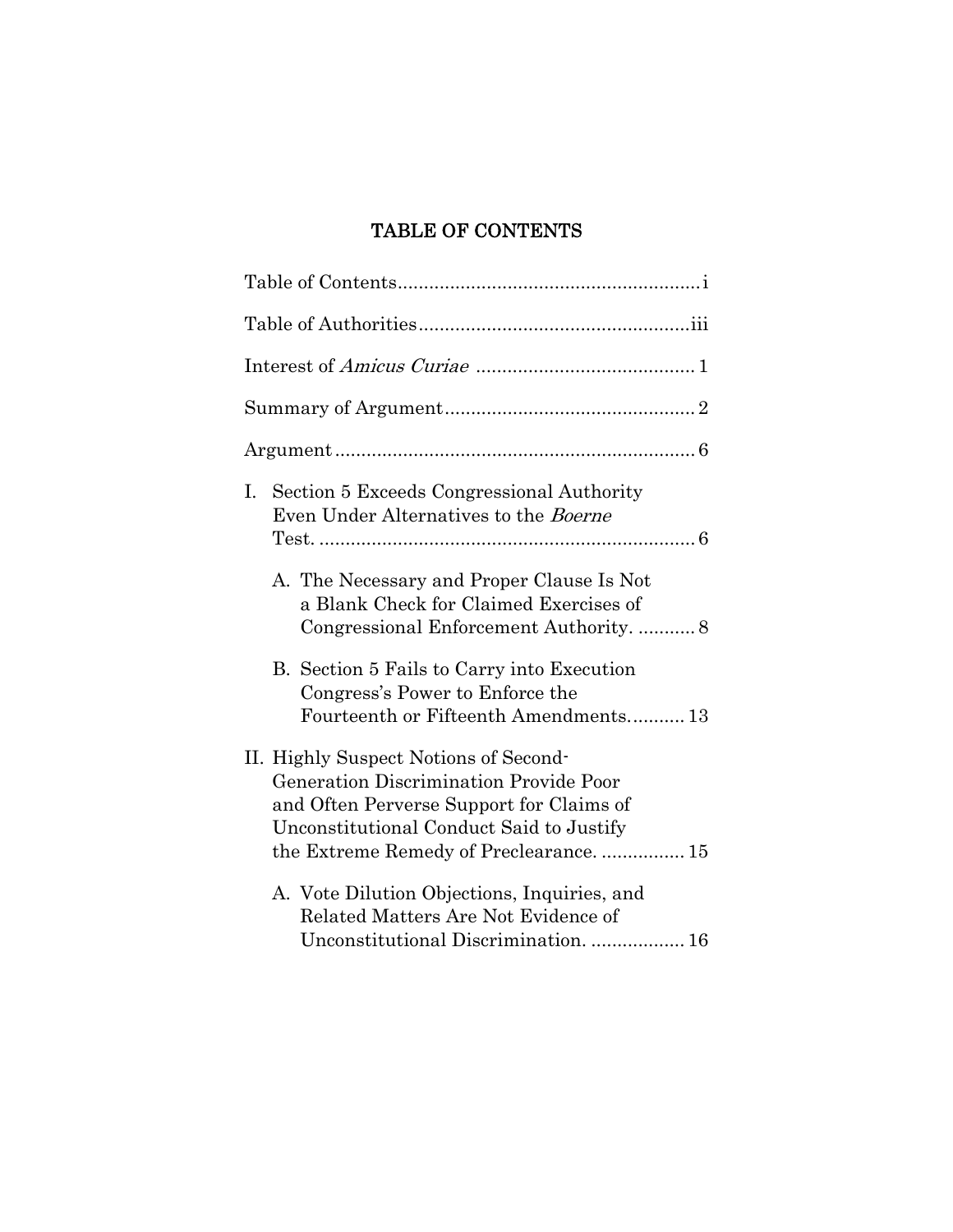| ij                                    |
|---------------------------------------|
| B. Federal Use of Section 5 to Compel |
| Race-Based Redistricting Demonstrates |
| that Section 5 Is Perversely          |
| Inappropriate to Enforce Prohibitions |
|                                       |
| Conclusion                            |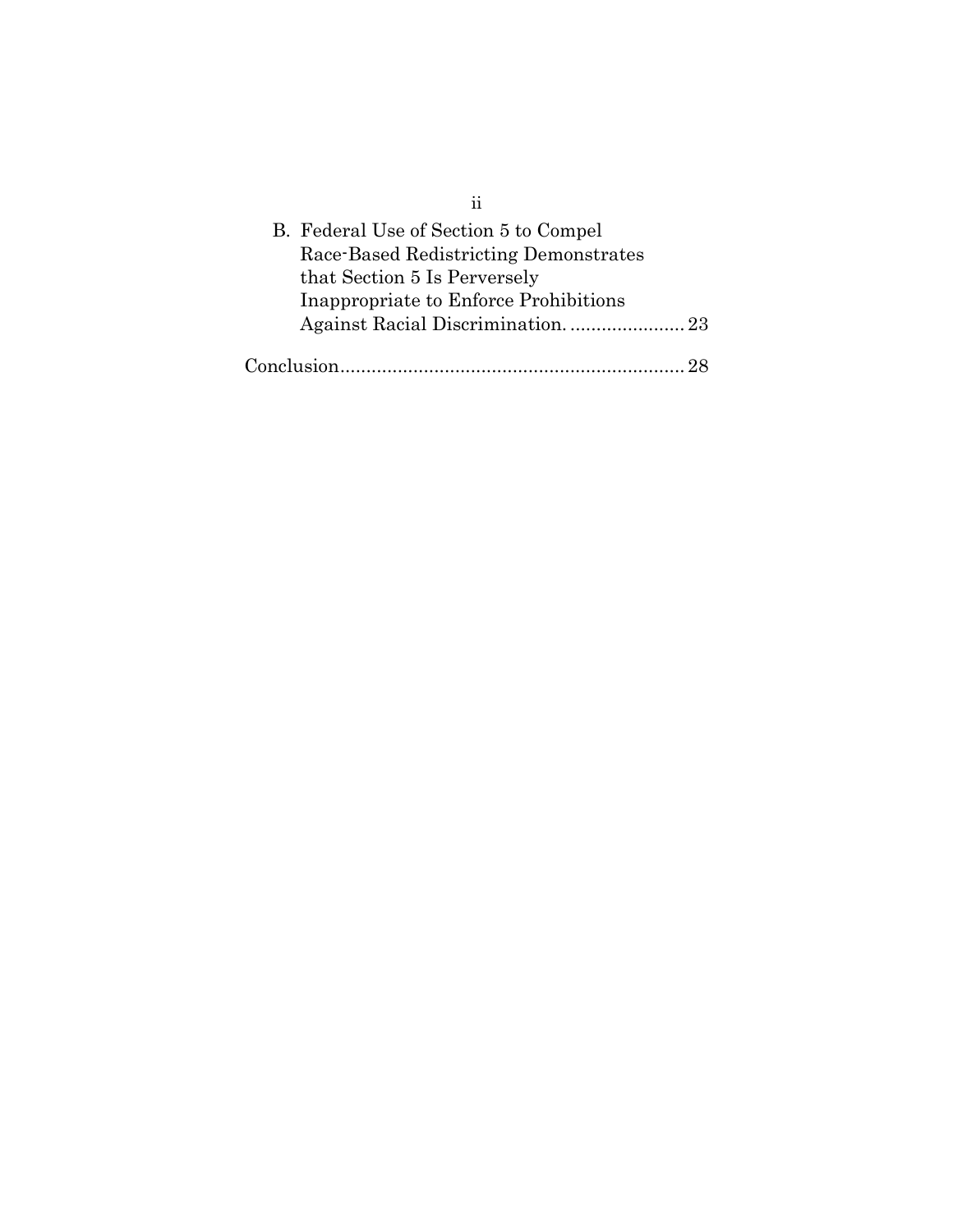# TABLE OF AUTHORITIES

### Cases

| Adarand Constructors, Inc. v. Peña,               |
|---------------------------------------------------|
| Austin Municipal Utility District No.             |
| <i>Bartlett</i> v. <i>Strickland</i> , 556 U.S. 1 |
| <i>Brown v. Board of Education, 347 U.S.</i>      |
| City of Boerne v. Flores, 521 U.S. 507            |
| City of Richmond v. J.A.Croson Co.,               |
| General Motors Corp. v. Tracy,                    |
| Georgia v. Ashcroft, 539 U.S. 461                 |
| Hirabayashi v. United States,                     |
| Hirabayashi v. United States, 828                 |

# iii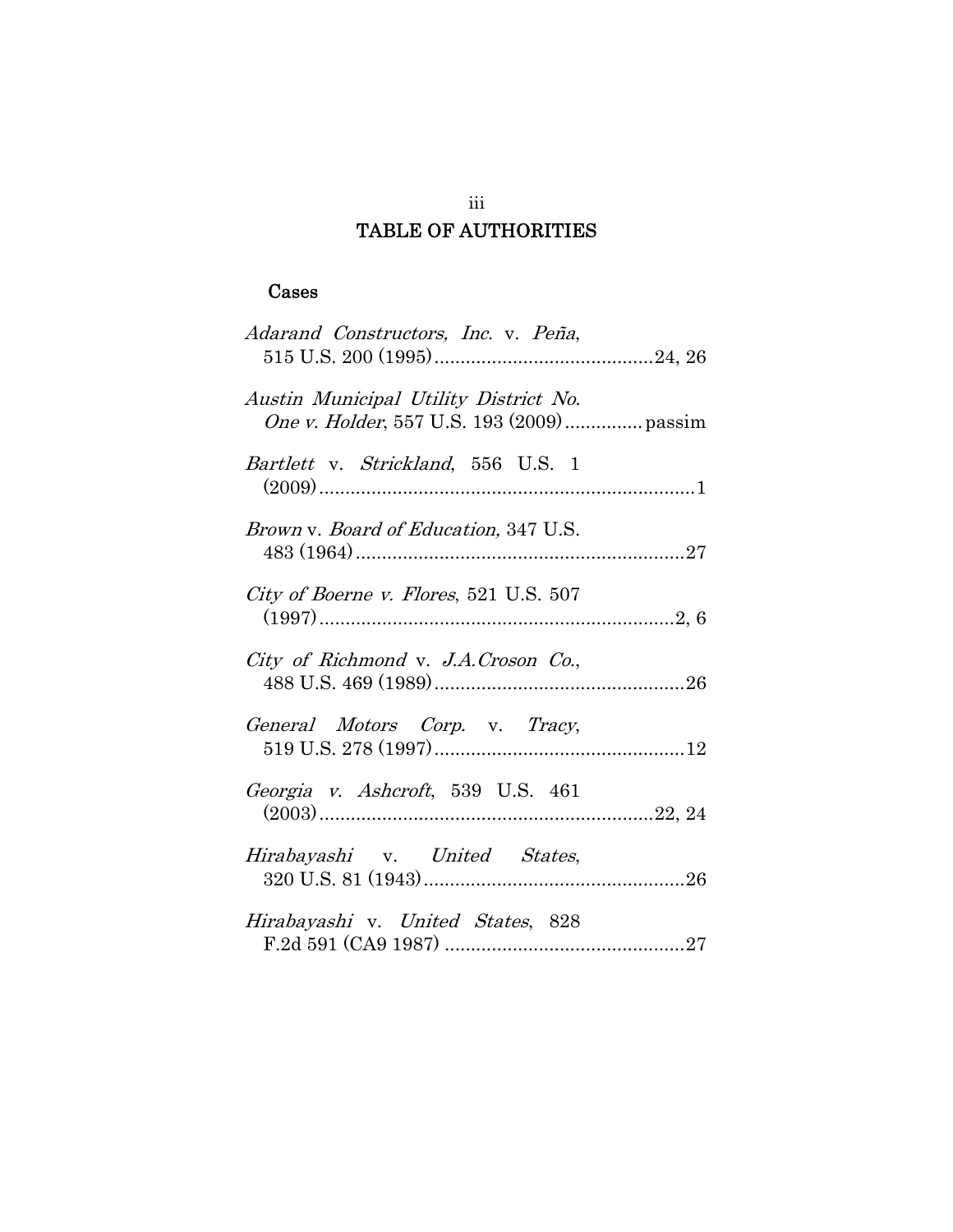| Korematsu v. United States, 323 U.S.                                                              |
|---------------------------------------------------------------------------------------------------|
| Korematsu v. United States,                                                                       |
| McCulloch v. Maryland, 17 U.S.                                                                    |
| Miller v. Johnson, 515 U.S. 900 (1995)20, 24                                                      |
| National Fed. Indep. Bus. v. Sebelius,                                                            |
| Reno v. Bossier Parish Sch. Bd.,                                                                  |
|                                                                                                   |
| Shaw v. Reno, 509 U.S. 630 (1993) 18, 24, 26                                                      |
|                                                                                                   |
| South Carolina v. Katzenbach,                                                                     |
| Tennessee v. Lane, 541 U.S. 509                                                                   |
| United States v. DeWitt, 76 U.S. 41                                                               |
| Watkins v. United States Army,<br>875 F.2d 699 (CA9 1989),<br>cert. denied, 498 U.S. 957 (1990)27 |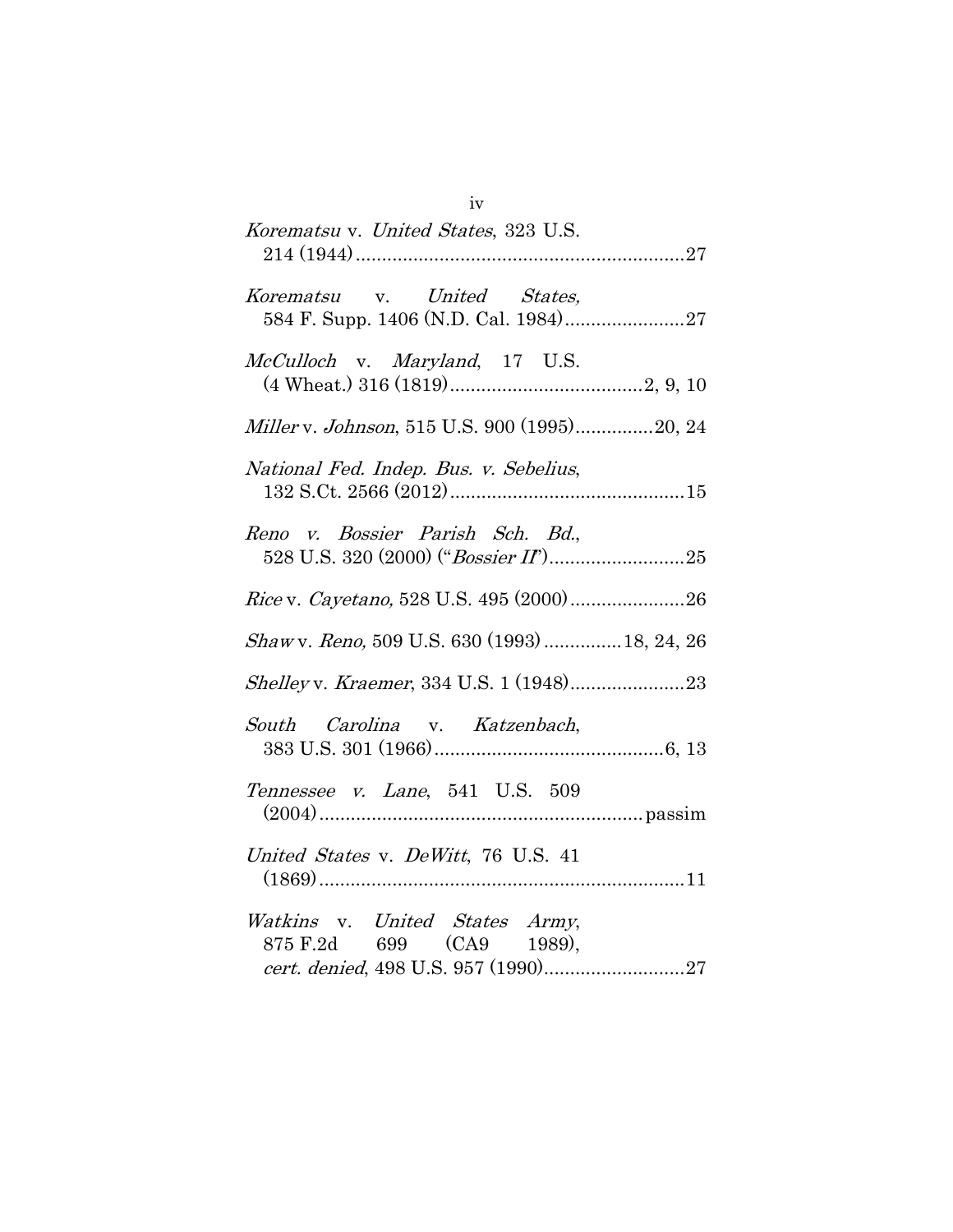## Statutes

| Pub. L. No. 109-246, § 2(b)(4), 120 |  |
|-------------------------------------|--|
| <b>Other Authorities</b>            |  |

v

|  | A Friend to the Union, <i>reprinted in</i> |  |
|--|--------------------------------------------|--|
|  | John Marshall's Defense of                 |  |
|  | McCulloch v. Maryland 78 (Gerald           |  |
|  |                                            |  |
|  |                                            |  |

| Gary Lawson & Patricia B. Granger,    |
|---------------------------------------|
| The "Proper" Scope of Federal         |
| <i>Power:</i> A <i>Jurisdictional</i> |
| Interpretation of the Sweeping        |
|                                       |
|                                       |

H.R. REP. NO. 109-478 (2006) .............................. 16, 21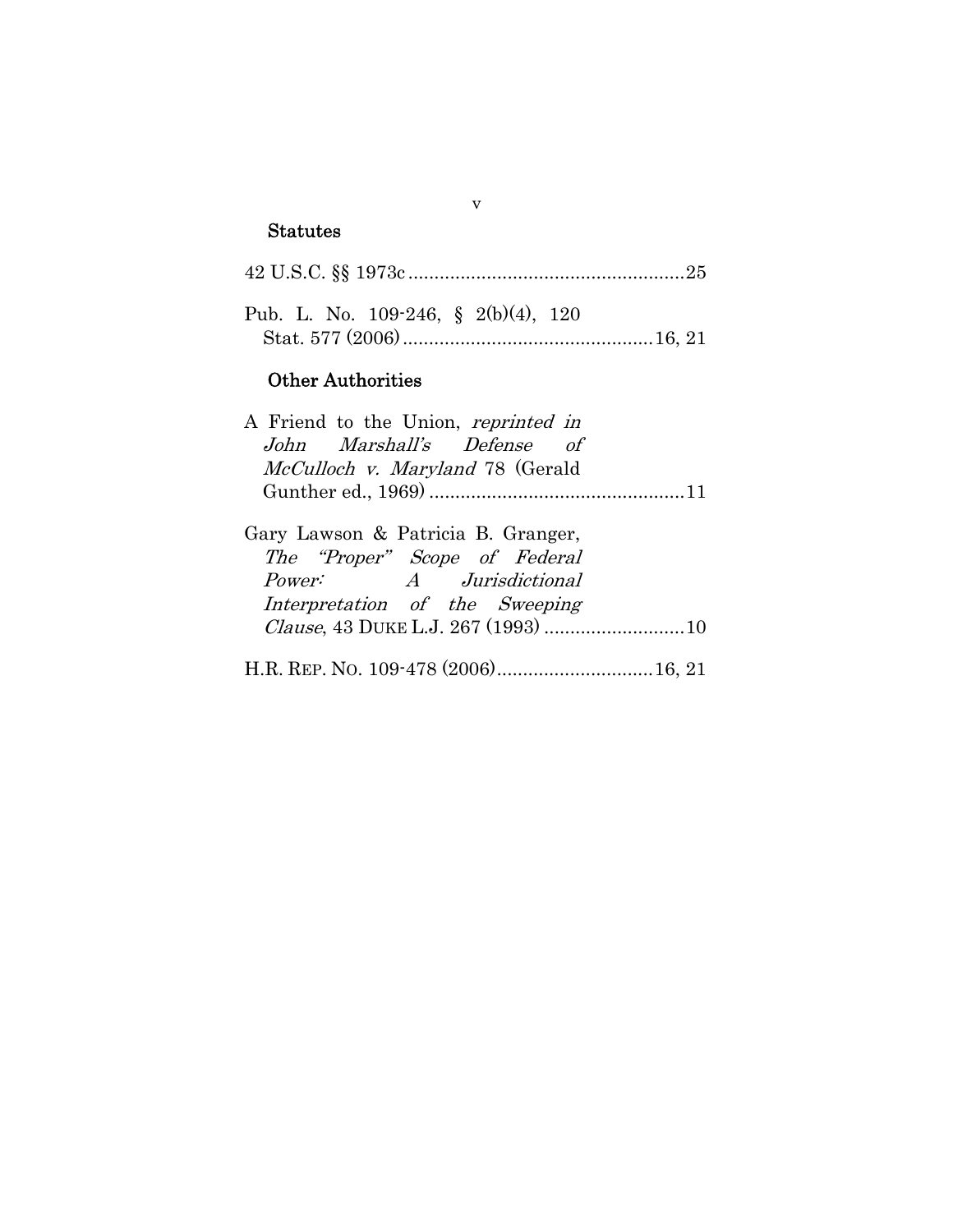#### INTEREST OF AMICUS CURIAE <sup>1</sup>

Amicus curiae Project 21, the National Leadership Network of Black Conservatives, is an initiative of The National Center for Public Policy Research to promote the views of African-Americans whose entrepreneurial spirit, dedication to family, and commitment to individual responsibility have not traditionally been echoed by the nation's civil rights establishment. The National Center for Public Policy Research is a communications and research foundation supportive of the view that the principles of a free market, individual liberty and personal responsibility provide the greatest hope for meeting the challenges facing America in the 21st century. It is a Delaware 501(c)(3) corporation.

Project 21 participated as *amicus curiae* in *North*west Austin Municipal Utility District No. One v. Holder, 557 U.S. 193 (2009), Bartlett v. Strickland, 556 U.S. 1 (2009), and this Term's Fisher v. University of Texas at Austin, No. 11-345. Project 21 participants seek to make America a better place for African-Americans, and all Americans, to live and work.

l

<sup>1</sup> No counsel for a party authored this brief in whole or in part, nor did any person or entity, other than *amicus* or its counsel, make a monetary contribution intended to fund the preparation or submission of this brief. This brief is submitted pursuant to the blanket consent letters from all parties, on file with this Court.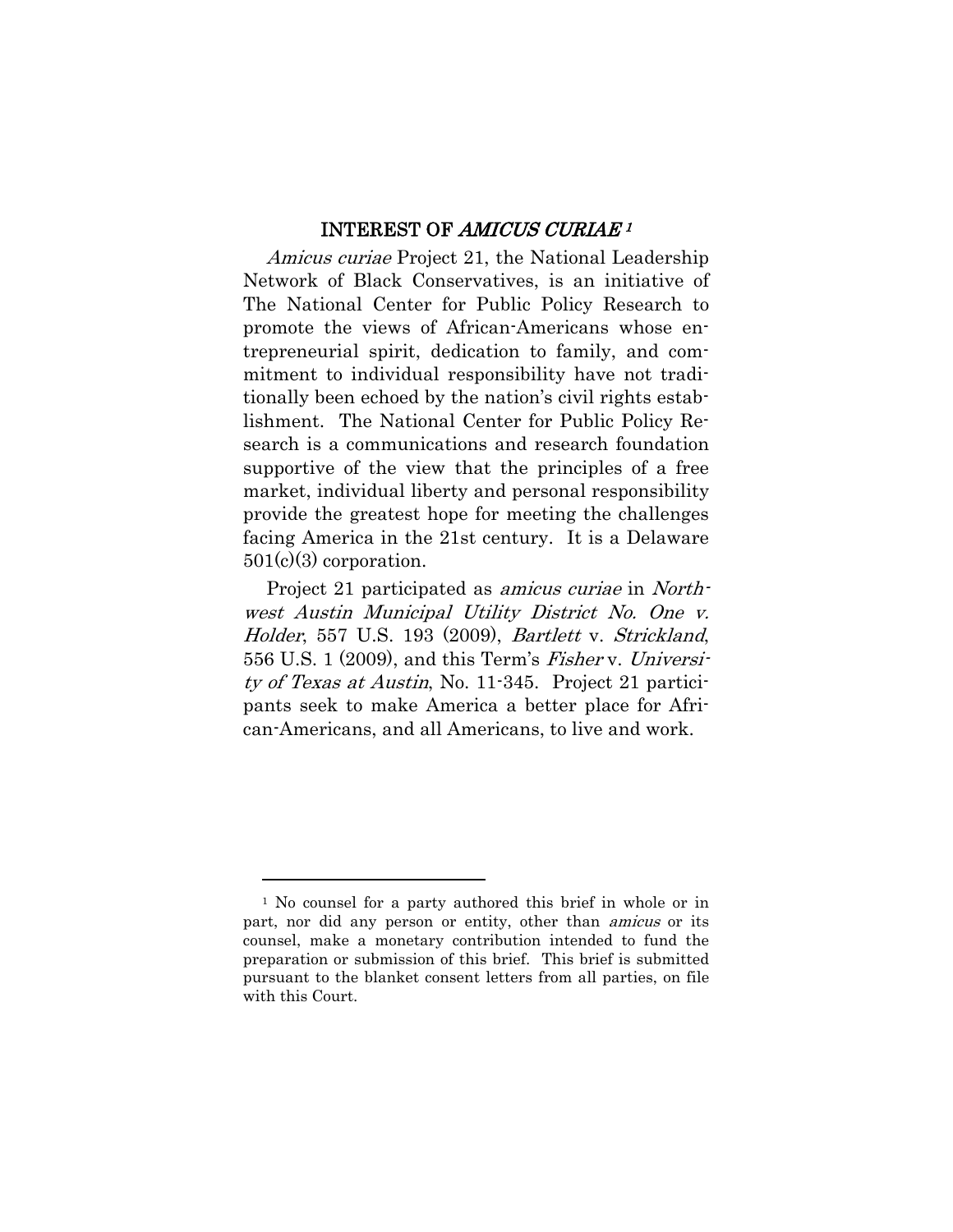#### SUMMARY OF ARGUMENT

1. Regardless of the standard of review applied in this case, Section 5 is an improper exercise of Congress's enforcement power under either of the relevant Reconstruction Amendments. Petitioner and all judges below evaluated Section 5 using the "congruence and proportionality" standard from City of Boerne v. Flores, 521 U.S. 507, 520 (1997). While it seems likely this Court will apply that test in this case as well, some have suggested that a different test – based on *McCulloch* v. *Maryland*, 17 U.S.  $(4)$ Wheat.) 316 (1819), and the Necessary and Proper Clause – should be applied.

Even under such an alternative standard, however, Congress does not have carte blanche, and must fashion its legislation in a manner that actually enforces, or carries into execution, the Reconstruction Amendments' underlying prohibitions against government denial or abridgment on account of race of the right to vote or government denial of equal protection of the laws. The test, first set out in  $McCul$ loch v. Maryland and applied in early Voting Rights Act cases, requires enforcing legislation to be directed towards a legitimate end, use "appropriate" means "plainly adapted to that end," and to be consistent with the letter and spirit of the Constitution. McCulloch, 17 U.S. (4 Wheat.) at 421. That test is not as lenient as some have suggested, particularly where, as here, the legislation at issue is conceded to be in significant conflict with other important constitutional provisions and principles. See Northwest Austin Mun. Utility Dist. No. One v. Holder, 557 U.S. 193, 202-03 (2009).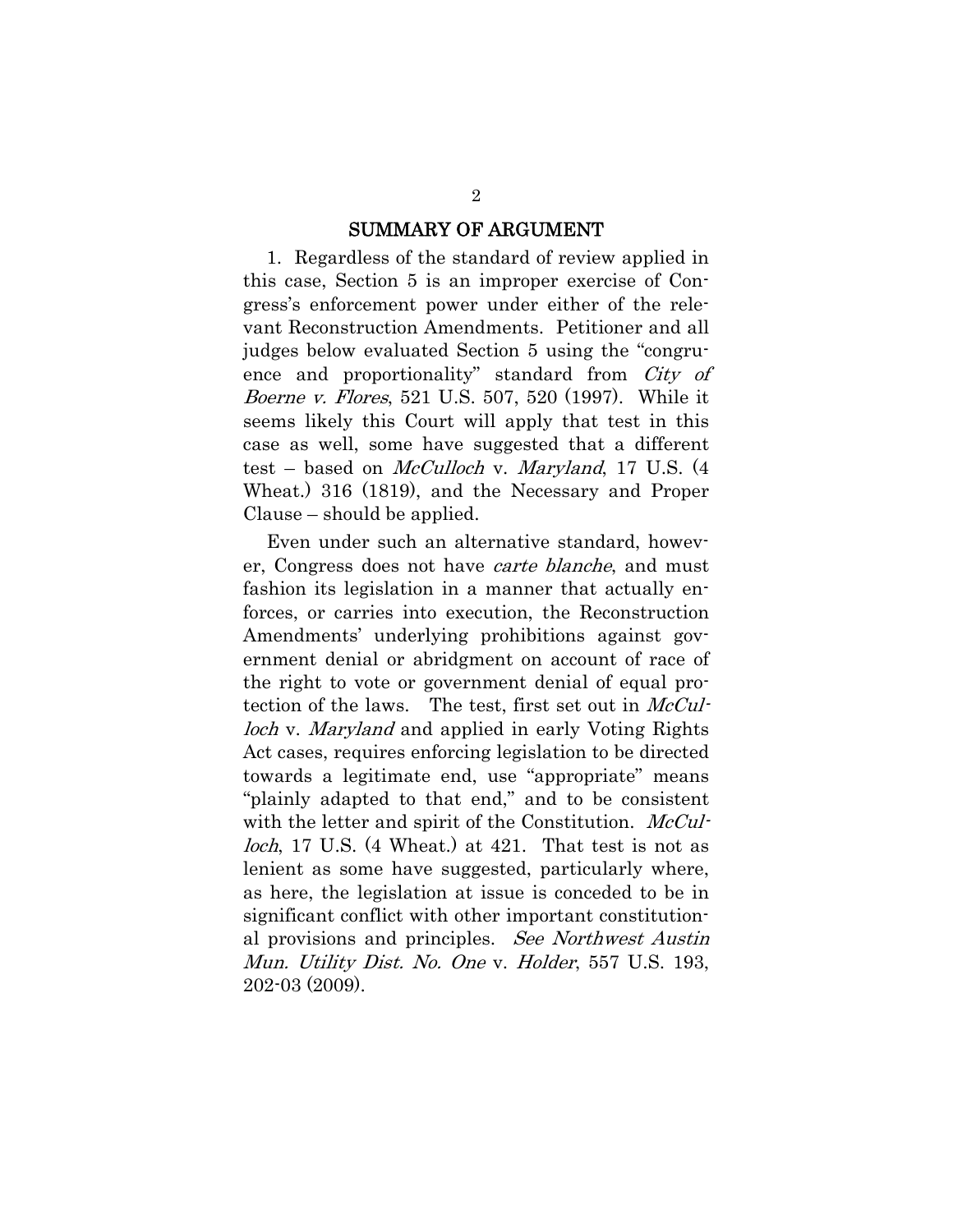Even under an alternative test flowing from the Necessary and Proper Clause, therefore, the current extension and expansion of Section 5 fails for the same reasons it fails the *Boerne* test. The lack of meaningful evidence of current constitutional violations to be enforced against or remedied shows that Section 5 is no longer directed at the legitimate end of enforcing the relevant prohibitions against unconstitutional discrimination. Rather, it now serves primarily to foster alternative notions of racial proportionality in voting and electoral success not based on, and indeed in conflict with, the Constitution.

Similarly, the disconnect between the coverage formula for preclearance and the claimed evidence of discrimination that shows a lack of congruence under Boerne likewise shows that Section 5 is not "plainly adapted" to enforcing the Reconstruction Amendments. And finally, given that the urgency and severity of the problems that once justified the extraordinary remedy of preclearance no longer exist in our vastly improved current circumstances, the extraordinary constitutional burdens imposed by that Section can no longer be reconciled with the letter and the spirit of the Constitution.

2. In addition to failing either the Boerne or the McCulloch tests for enforcement legislation, the reauthorized Section 5 is invalid for the further reason that much of the so-called "second generation" examples of discrimination relied upon by defenders of the law are not examples of unconstitutional discrimination by the States at all – rather, they are reflections of federal racial stereotyping and institutionalized racial discrimination underlying distorted concepts of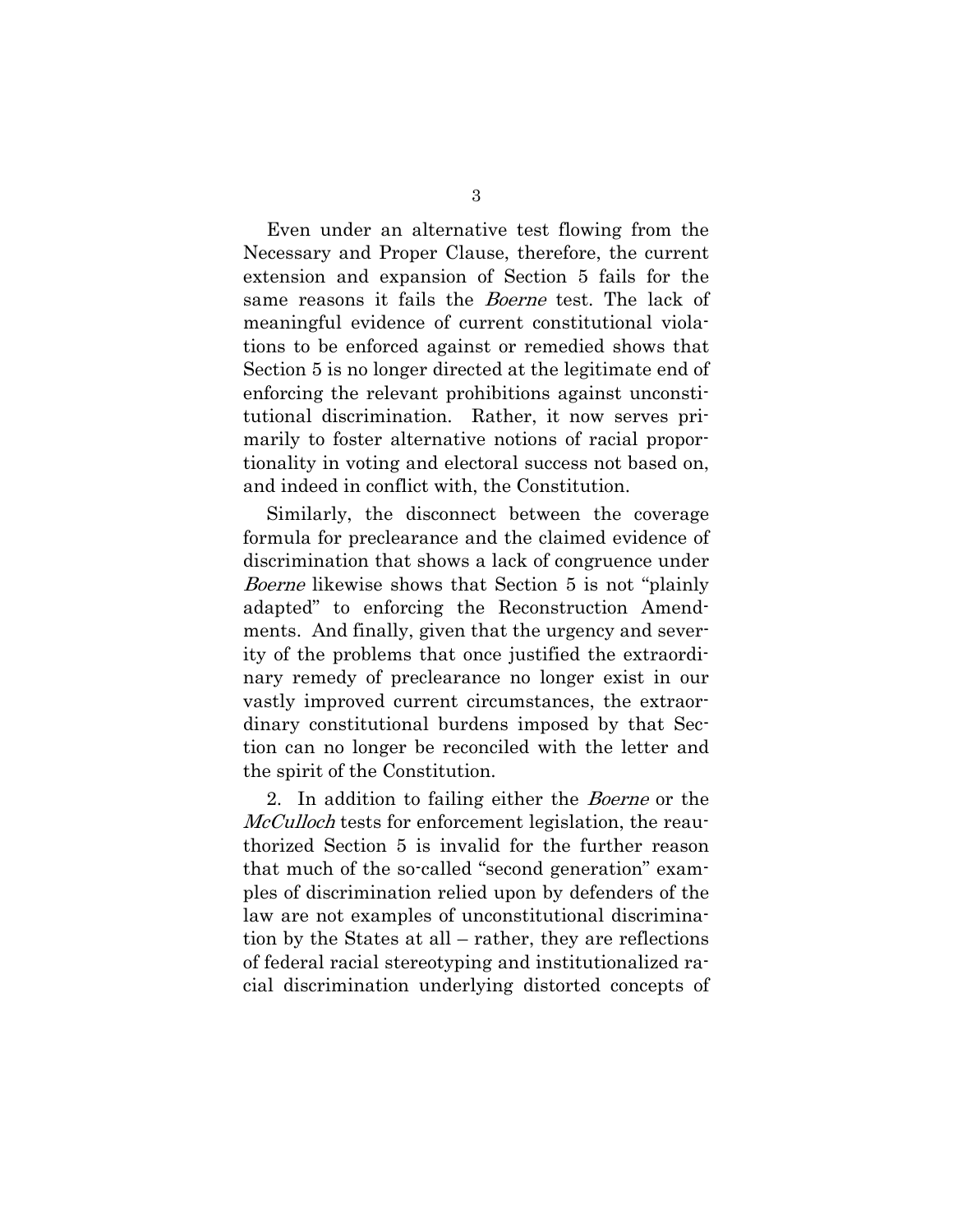vote dilution at the Department of Justice (DOJ) and in Congress itself. Because preclearance procedures have in fact moved beyond simply blocking intentional efforts to undermine minority voting and often demand affirmative efforts to maximize minority voting strength through concentration and segregation of minority voters, they have turned the very concept of racial discrimination on its head. That approach taints much of the claimed "evidence" of ongoing discrimination and taints the appropriateness of Section 5 as a means of enforcing prohibitions on the very type of discrimination that it now promotes.

a. Lacking sufficient examples of direct interference with the right to vote used to support earlier iterations of the Voting Rights Act, Congress, respondents, and the courts below instead rely on so-called second-generation discrimination that, while not blocking minority access to the ballot, is said to reduce the *weight* of minority votes. The evidence cited for such purported racial discrimination includes Section 2 suits and settlements, DOJ objections to preclearance applications and requests for further information regarding such applications, racial block voting, and the improved, but still less than proportional, numbers of minority office-holders, particularly at the state-wide level.

What such types of evidence have in common is *not* that they reflect greater racial discrimination by covered jurisdictions – the correlation with coverage is, in fact, poor – but rather that they reflect racially offensive stereotypes and policies applied by the DOJ itself. DOJ preclearance objections and information requests, for example, are largely related to redis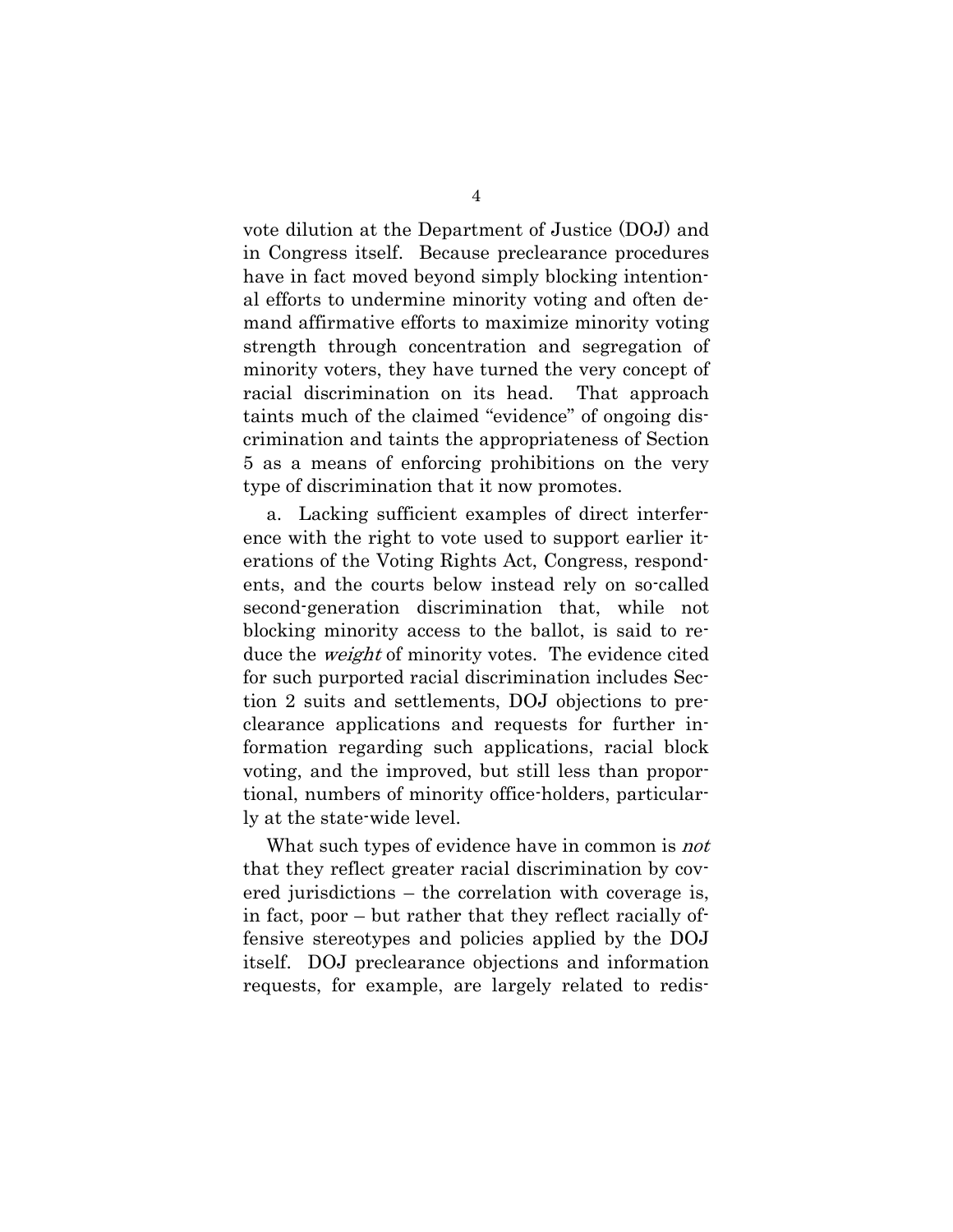tricting, and reflect efforts to increase minority segregation into majority-minority districts. That a covered jurisdiction *failed* to use race to segregate voters is not evidence of unconstitutional racial discrimination – it is its precise opposite. That covered jurisdictions may succumb to DOJ arm-twisting and accommodate DOJ's racial gerrymandering demands simply shows that Section 5 can be successfully abused, not that the initial application was unconstitutional. Other evidence claimed to show current discrimination likewise is tainted by the distorted policies and notions surrounding vote dilution, and the racially stereotyped assumptions underlying those policies. Notions of minority-preferred candidates and racial block voting – an apparent virtue for minority groups, but a vice for non-minorities – reflect racial stereotypes about both minority and non-minority voters that have no proper place in government policy, much less in legislation that is supposed to combat racially discriminatory conduct.

b. In addition to undermining (and in fact inverting) the rationality of much of the current evidence of "discrimination" used to support Section 5, the fact that Section 5 itself is the vehicle by which DOJ implements its racially discriminatory policies demonstrates that it is no longer "appropriate" legislation for enforcing prohibitions on government racial discrimination. That the federal government is now using its preclearance authority to compel, rather than combat, racial discrimination illustrates that the remedy exacts too high a cost, is inconsistent with both the letter and the spirit of the Constitution and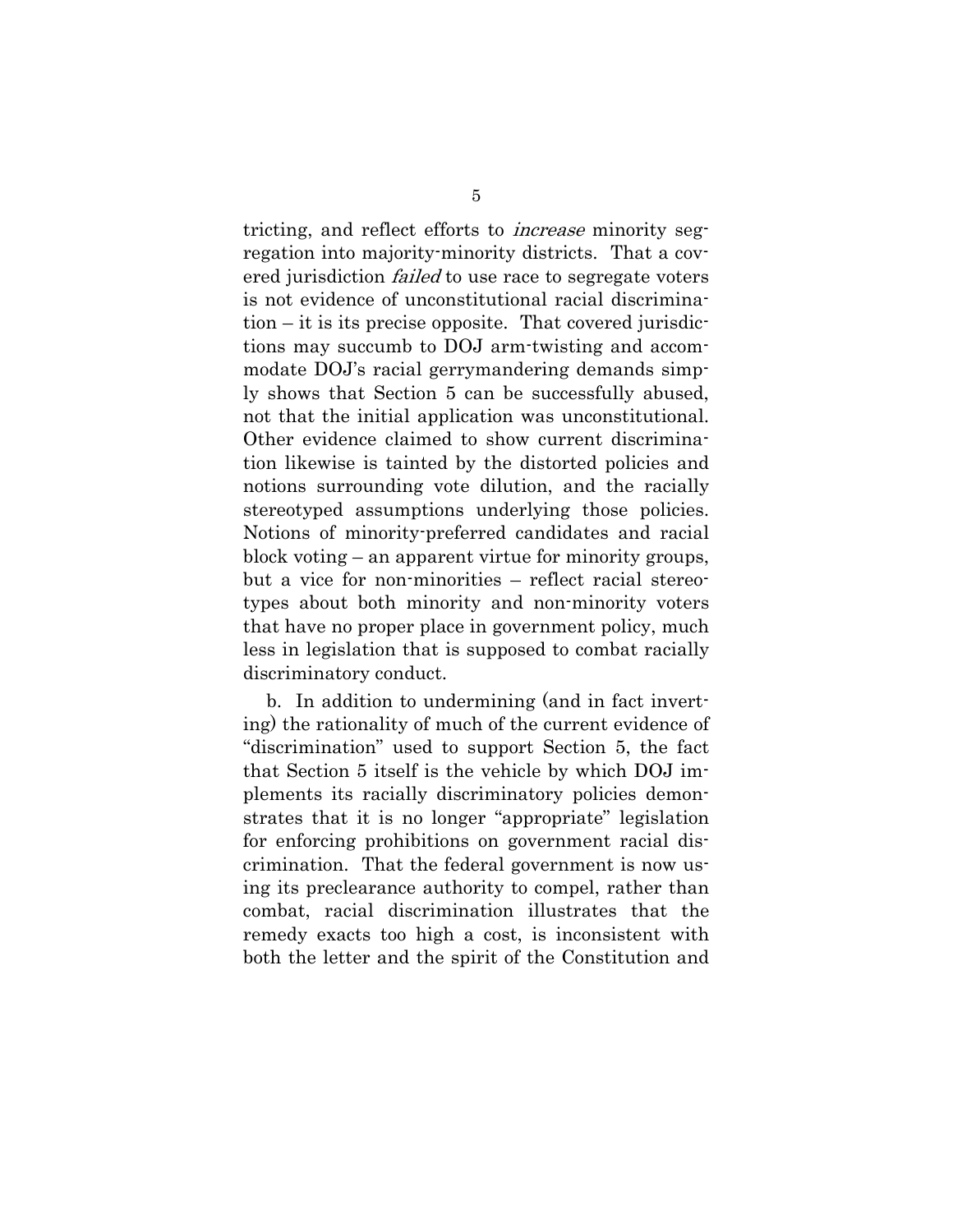thus is not "appropriate" legislation to enforce or carry into execution the Reconstruction Amendments.

#### ARGUMENT

#### I. Section 5 Exceeds Congressional Authority Even Under Alternatives to the Boerne Test.

Both the majority and the dissent below applied the Fourteenth Amendment "congruence and proportionality" test from Boerne, 521 U.S. at 520, in evaluating whether Section 5 was a valid exercise of Congress's enforcement power under the Reconstruction Amendments. *See* Pet. App. 16a (majority below); Pet. App. 70a-71a (Williams, J., dissenting).<sup>2</sup> While this Court's opinion in Northwest Austin, 557 U.S. at 202 (2009), strongly suggests that is the standard this Court would apply here, some have suggested that a different, and supposedly more lenient, standard should apply.

The government, for example, has suggested a test allowing Congress to employ "any rational means of enforcement," citing South Carolina v. Katzenbach, 383 U.S. 301, 324 (1966), and assuming an overly permissive reading of the Necessary and Proper Clause. See Pet. App. 16a (opinion below describing government's contention).

Justice Scalia also has suggested dissatisfaction with the *Boerne* test. Tennessee v. Lane, 541 U.S.

l

<sup>&</sup>lt;sup>2</sup> Amicus will assume, arguendo, that both the Fourteenth and Fifteenth Amendments are potentially available to support Section 5, without taking any position on the dispute over whether Section 5 must be justified by the Fifteenth Amendment alone.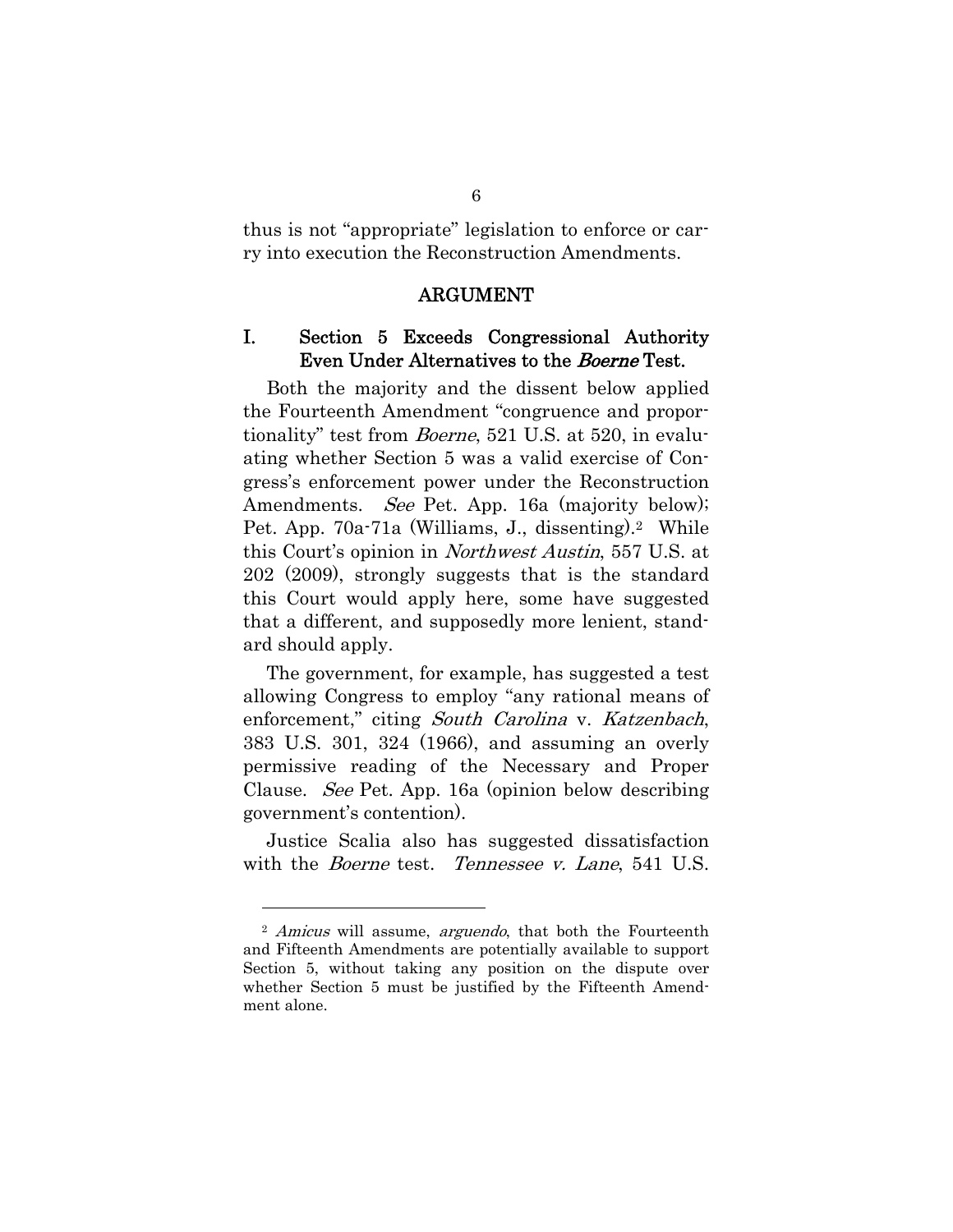509, 557-65 (2004) (Scalia, J., dissenting). Concluding that this Court has given too expansive a meaning to the term "enforce" in the Fourteenth Amendment, he would generally apply a much narrower scope to that word and hence to Congress's enforcement authority. *Id.* at 558-59. But within that narrowed scope, he would apply the Necessary and Proper Clause standard from *McCulloch* rather than the more malleable congruence and proportionality test from *Boerne.* Id. at 565. For enforcement against unconstitutional racial discrimination, however, Justice Scalia would accept existing precedent allowing Congress somewhat greater leeway in enforcing the central purposes of the Reconstruction Amendments, with some qualifications:

Thus, principally for reasons of *stare decisis*, I shall henceforth apply the permissive  $McCuI$ *loch* standard to congressional measures designed to remedy racial discrimination by the States. I would not, however, abandon the requirement that Congress may impose prophylactic § 5 legislation only upon those particular States in which there has been an identified history of relevant constitutional violations. [Citations and footnote omitted.] I would also adhere to the requirement that the prophylactic remedy predicated upon such state violations must be directed against the States or state actors rather than the public at large. [Citation omitted.] And I would not, of course, permit any congressional measures that violate other provisions of the Constitution. When those requirements have been met, however, I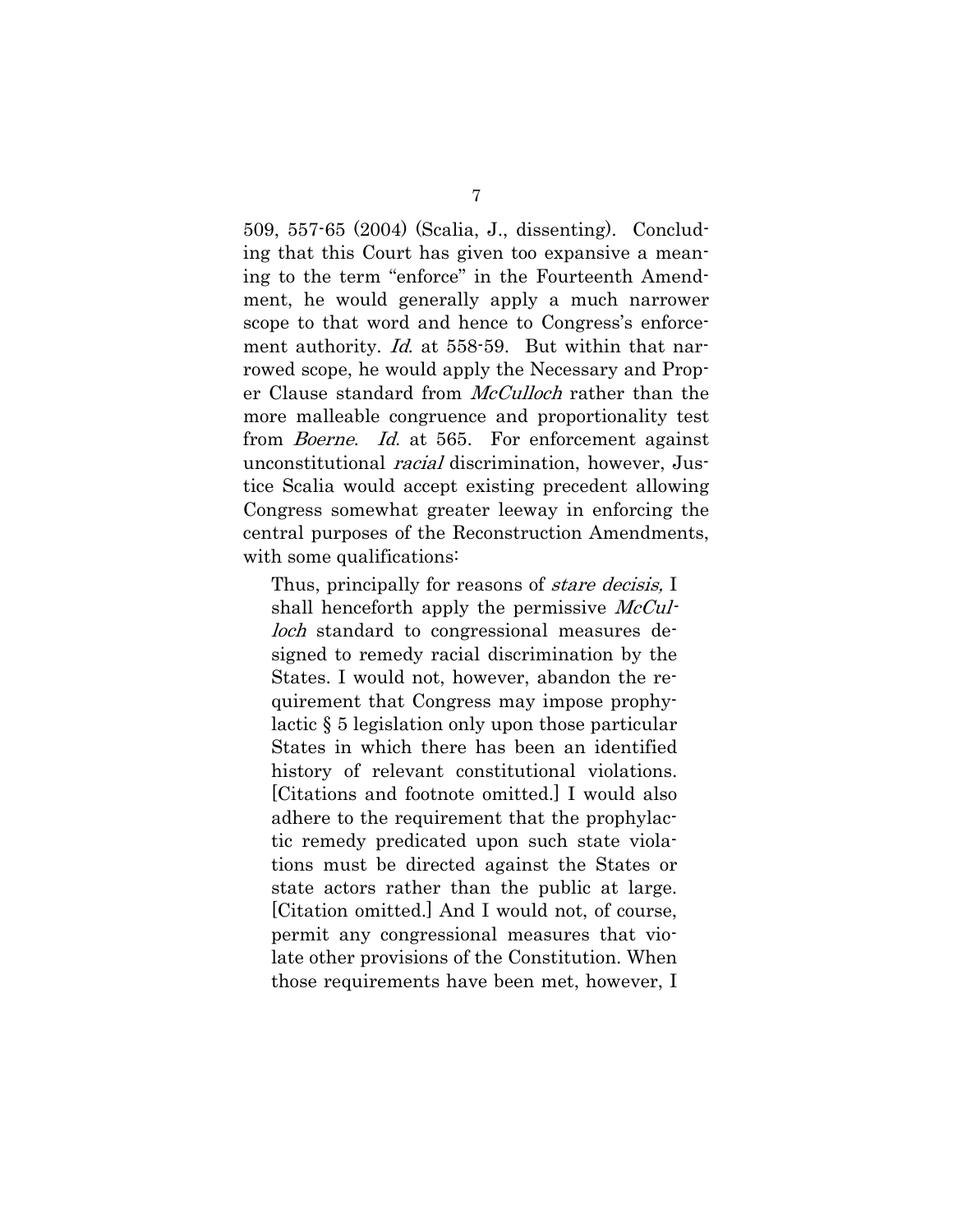shall leave it to Congress, under constraints no tighter than those of the Necessary and Proper Clause, to decide what measures are appropriate under § 5 to prevent or remedy racial discrimination by the States.

#### Id. at 564.

In *amicus*'s view, even assuming application of a test derived from McCulloch, Section 5 still fails to constitute a valid exercise of Congress's enforcement power under either of the relevant Reconstruction Amendments. Cf. Northwest Austin, 557 U.S. at 204 ("The Act's preclearance requirements and its coverage formula raise serious constitutional questions under either test.")

### A. The Necessary and Proper Clause Is Not a Blank Check for Claimed Exercises of Congressional Enforcement Authority.

Although the government and Justice Scalia suggest that the McCulloch standard under the Necessary and Proper Clause may be more lenient than the Boerne standard in some respects, McCulloch and its progeny in fact impose genuine restraints on Congress's power. The test in *McCulloch*, though flexible, requires at least that Congress's ends be legitimate, its means be "appropriate" and "plainly adapted" to those ends, and its actions comport with the letter and the spirit of the Constitution.

The Necessary and Proper Clause gives Congress authority to "make all Laws which shall be necessary and proper for carrying into Execution the foregoing Powers." Art I, sec. 8, cl. 18. To qualify under this grant of authority, a law must not merely be needful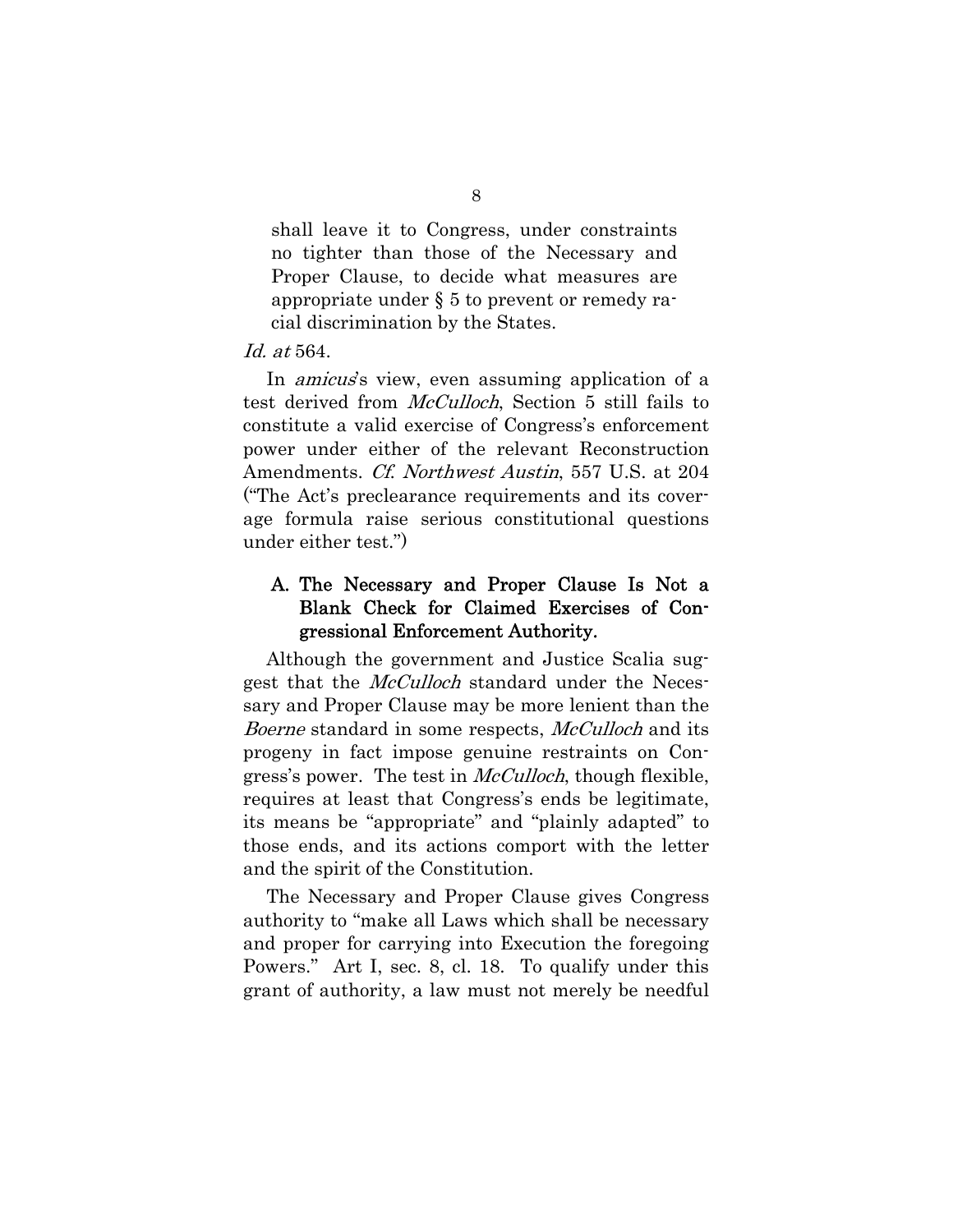or desirable; it must also have as its function "carrying into Execution" the enumerated power being applied. See McCulloch, 17 U.S. (4 Wheat.) at 412.

Here, Congress's enumerated power is the "power to enforce" the Fourteenth and Fifteenth Amendments "by appropriate legislation." U.S. CONST., AMEND. XIV, sec. 5 and AMEND. XV, sec. 2. As a practical matter, "enforc[ing]" the prohibitions of the Fourteenth and Fifteenth Amendments is the same as "carrying into Execution" those prohibitions, and hence the two related powers collapse into the same essential inquiry under *McCulloch. Cf. Tennessee* v. Lane, 541 U.S. at 559 ("The 1860 edition of Noah Webster's American Dictionary of the English Language, current when the Fourteenth Amendment was adopted, defined 'enforce' as: 'To put in execution; to cause to take effect; as, to enforce the laws.' Id., at 396. See also J. Worcester, DICTIONARY OF THE ENGLISH LANGUAGE 484 (1860) ('To put in force; to cause to be applied or executed; as, "To *enforce* a law" ').").

The most essential limitation under the *McCulloch* test, therefore, is that Congress's legislation must be directed at implementing or giving effect to the Fifteenth Amendment's prohibition against "deni[al] or abridge[ment] by the United States or by any State on account of race" of the "right of citizens of the United States to vote," and the Fourteenth Amendment's prohibition against any State "deny[ing] to any person within its jurisdiction the equal protection of the laws."

To carry a law or power into execution in its most basic sense means to provide enforce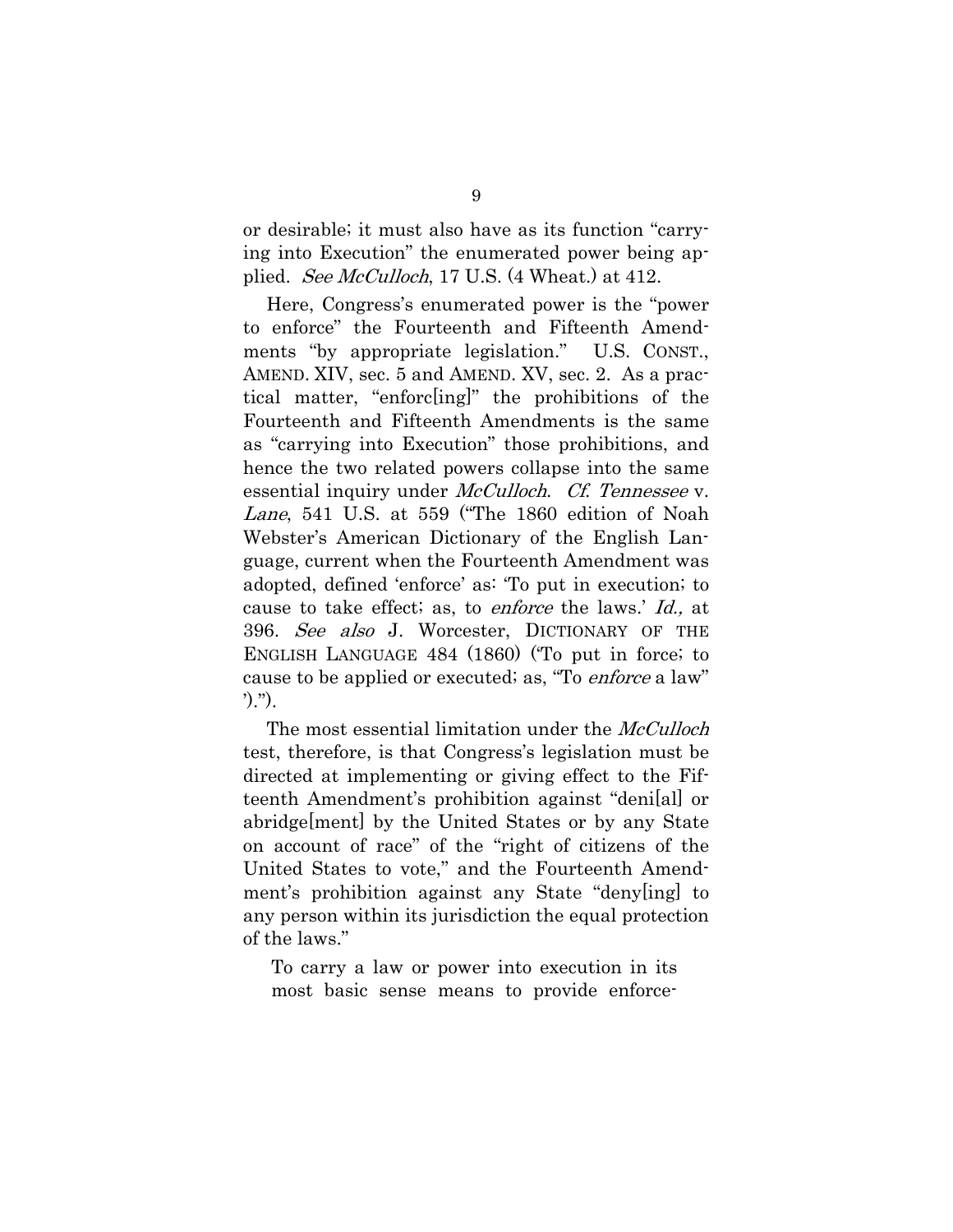ment machinery, prescribe penalties, authorize the hiring of employees, appropriate funds, and so forth to effectuate that law or power. It does *not* mean to regulate unenumerated subject areas to make the exercise of enumerated powers more efficient.[]"

Gary Lawson & Patricia B. Granger, The "Proper" Scope of Federal Power: A Jurisdictional Interpretation of the Sweeping Clause, 43 DUKE L.J. 267, 331 (1993) (emphasis in original; footnote omitted).

In *McCulloch*, Chief Justice Marshall set out the language that has become the accepted test under the Necessary and Proper Clause:

Let the end be legitimate, let it be within the scope of the constitution, and all means which are appropriate, which are plainly adapted to that end, which are not prohibited, but consist with the letter and spirit of the constitution, are constitutional.[]

17 U.S. (4 Wheat.) at 421 (footnote omitted).3

Chief Justice Marshall himself later explained how actions designed merely to make an exercise of power more effective, or to accomplish a goal without undue burden, would not constitute a means of executing a given power. Concerning whether Congress could preempt state taxes in order to increase its ability to collect its own taxes without unduly burdening the populace, Marshall explained:

l

<sup>3</sup> The "end" to which Chief Justice Marshall was referring in the above passage was, of course, the *exercise* of an enumerated power, not the policy goal of Congress.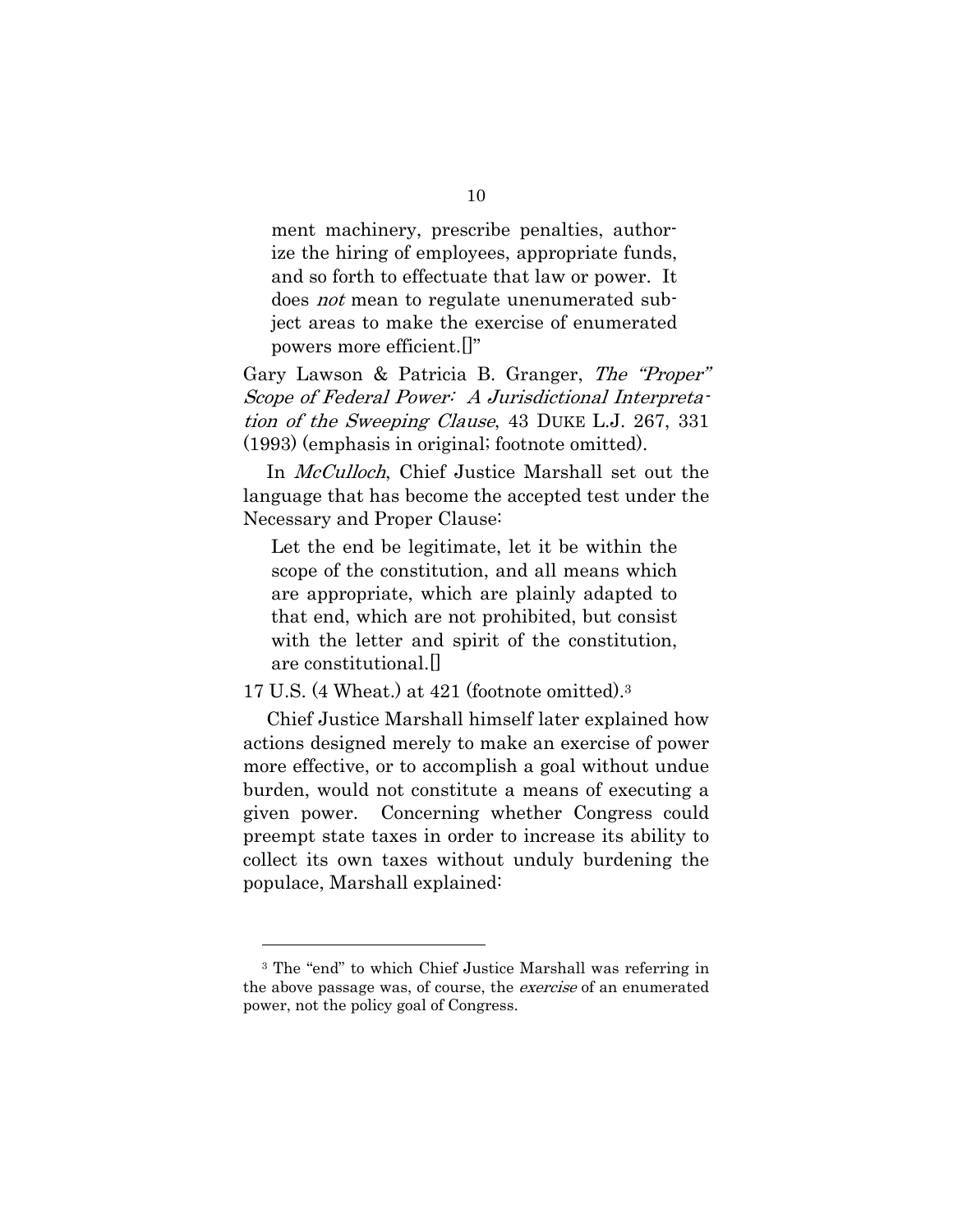Now I deny that a law prohibiting the state legislatures from imposing a land tax would be an "appropriate" means, or any means whatever, to be employed in collecting the tax of the United States. It is not an instrument to be so employed. It is not a means "plainly adapted," or conducive to[,]" the end.

A Friend to the Union, reprinted in John Marshall's Defense of McCulloch v. Maryland 78, 100 (Gerald Gunther ed., 1969) (emphasis added); see also United States v. DeWitt, 76 U.S. 41, 44 (1869) (rejecting a ban on intrastate sales of certain products unsuccessfully justified as a means to increase demand for other products subject to federal taxation and thereby "aid and support" and make more "effective" the "power of laying and collecting taxes").

Distilling the essence of *McCulloch* as illustrated by the above, legislation will be necessary and proper for enforcing the Fourteenth and Fifteenth Amendments if it is:

- Directed at the "legitimate" end of implementing the prohibitions contained in those Amendments;
- Involves "appropriate" means "plainly adapted to that end";
- Those means "are not prohibited, but consistent with the letter and spirit of the constitution."

And, for these purposes, implementing the relevant prohibitions requires something more direct and immediate than merely "aiding and supporting" them or making them more "effective" through some indirect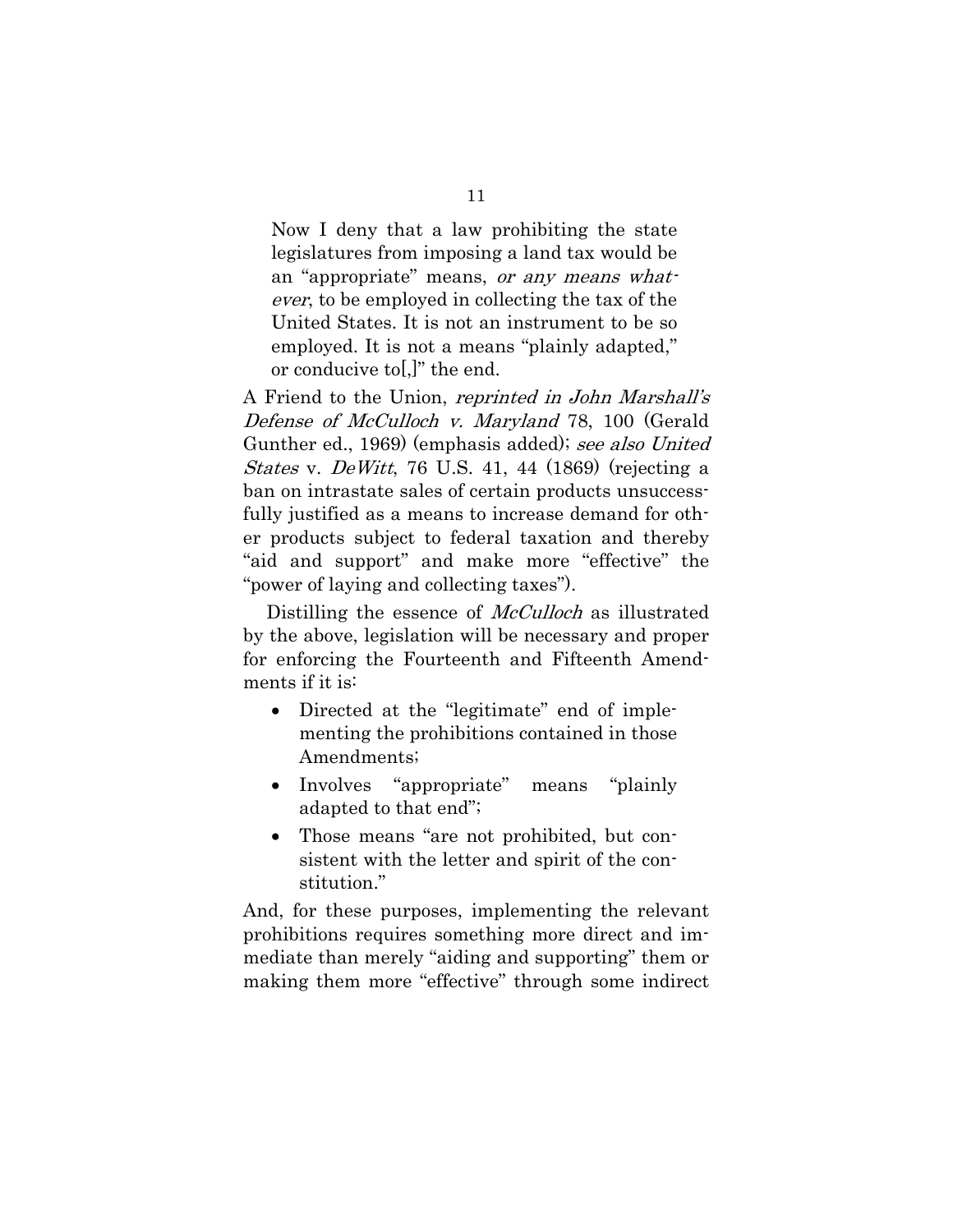means unrelated to remedying past constitutional violations or precluding future constitutional violations. Tennessee v. Lane, 541 U.S. at 564 (Scalia, J., dissenting) (prophylactic § 5 legislation can be imposed "only upon those particular States in which there has been an identified history of relevant constitutional violations").

Furthermore, in terms of defining the power being carried into execution for purposes of the *McCulloch* test – *i.e.*, the legitimate "end" – it would be well to keep in mind Justice Scalia's recognition that the enforcement power has already exceeded credible textual boundaries and thus should not be expanded beyond the bounds of previous precedent. Tennessee v. Lane, 541 U.S. at  $558-59$  (Scalia, J., dissenting). While *stare decisis* may be grounds for declining to retract past holdings, it is no justification for extending them to changed circumstances or more intrusive legislation, such as the 2006 revision of Section 5. Cf. General Motors Corp. v. Tracy, 519 U.S. 278, 312 (1997) (Scalia, J., concurring) (" 'negative' Commerce Clause is an unjustified judicial invention, not to be expanded beyond its existing domain"; will apply stare decisis only "(1) against a state law that facially discriminates against interstate commerce, and (2) against a state law that is *indistinguishable* from a type of law previously held unconstitutional by this Court") (emphasis added).

In addition to declining to extend past precedent beyond the unique and extreme circumstances from which they arose, Justice Scalia's accepted limits on "prophylactic" enforcement legislation, even in the racial context, are important tools for keeping Con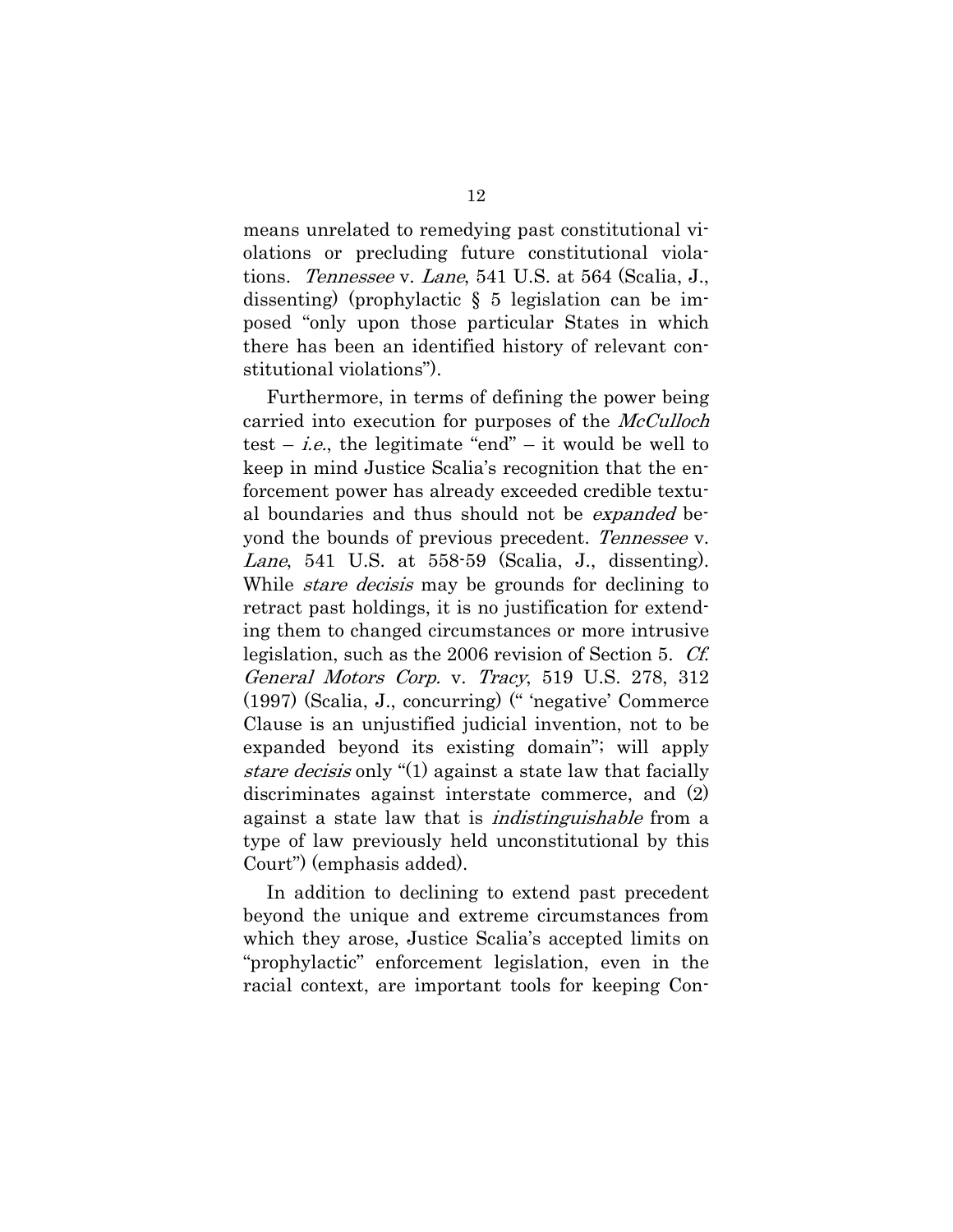gressional authority within their otherwise strained constitutional bounds. Thus, prophylactic measures such as Section 5 must be limited to "particular States in which there has been an identified history of relevant constitutional violations" and must be directed at States themselves, not at the public at large. Tennessee v. Lane, 541 U.S. at 564 (Scalia, J., dissenting).

#### B. Section 5 Fails to Carry into Execution Congress's Power to Enforce the Fifteenth Amendment.

Given the above description and limitations on Congress's enforcement power even under the *McCul*loch test, the same evidence and arguments raised by Petitioner to show that Section 5 is not a congruent and proportional remedy to any claimed constitutional violations likewise demonstrate that it is neither appropriate nor plainly adapted to enforcing the prohibitions of the Fourteenth and Fifteenth Amendments, and is not consistent with the letter and spirit of the Constitution.

For example, Petitioner cites ample evidence that the "unique circumstances" and extreme need for prophylactic legislation that existed in 1965, Katzenbach, 383 U.S. at 335, have long since passed. Pet. Br. at 9-10, 19-20, 23-33. This Court itself has recognized the dramatic change in circumstances from 1965 to today: "Voter turnout and registration rates now approach parity. Blatantly discriminatory evasions of federal decrees are rare. And minority candidates hold office at unprecedented levels." Northwest Austin, 557 U.S. at 202. Each of these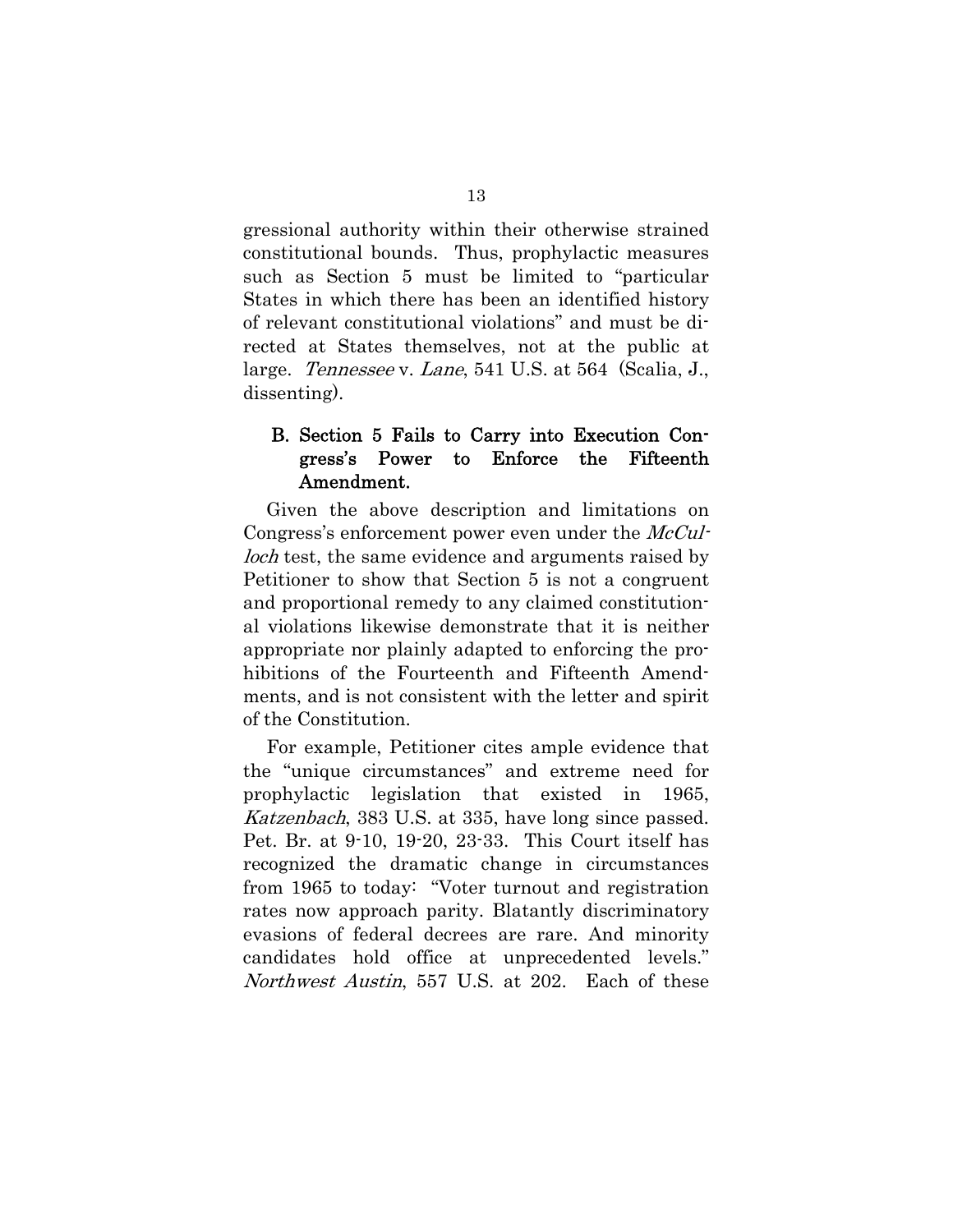new circumstances now place even covered jurisdictions well ahead of where non-covered jurisdictions were in 1965, and provide an ongoing political check against backsliding. The urgent necessity for extreme measures such as preclearance is thus well in the past, and such legislation is no longer appropriate even under the *McCulloch* standard. While "exceptional conditions can justify legislative measures not otherwise appropriate," Katzenbach, 383 U.S. at 334, when conditions cease to be exceptional, those same legislative measures cease to be appropriate.

Similarly, the coverage formula, while once plainly adapted to identifying affirmative barriers to voting, now is not even remotely adapted to that purpose. It is undisputed that first-generation barriers to voting are effectively eliminated, and the bulk of the claimed discrimination involves the alleged dilution of votes that are being cast. Pet. App. 22a-24a, 26a-27a. But such claimed dilution is not even remotely reflected in metrics such as voter registration and turnout, and consequently a remedy premised on low turnout – as measured by decades-old data – cannot be described as plainly adapted to implementing a prohibition on alleged discrimination having no relationship whatsoever to the metric. Indeed, to the extent there is a "correlation between inclusion in § 4(b)'s coverage formula and low black registration or turnout \* \* \* [it] appears to be negative." Pet. App. 83a (Williams, J., dissenting); see also id. at 93a ("the covered jurisdictions appear indistinguishable from their covered peers.").

That covered jurisdictions now largely indistinguishable from uncovered peers are nonetheless the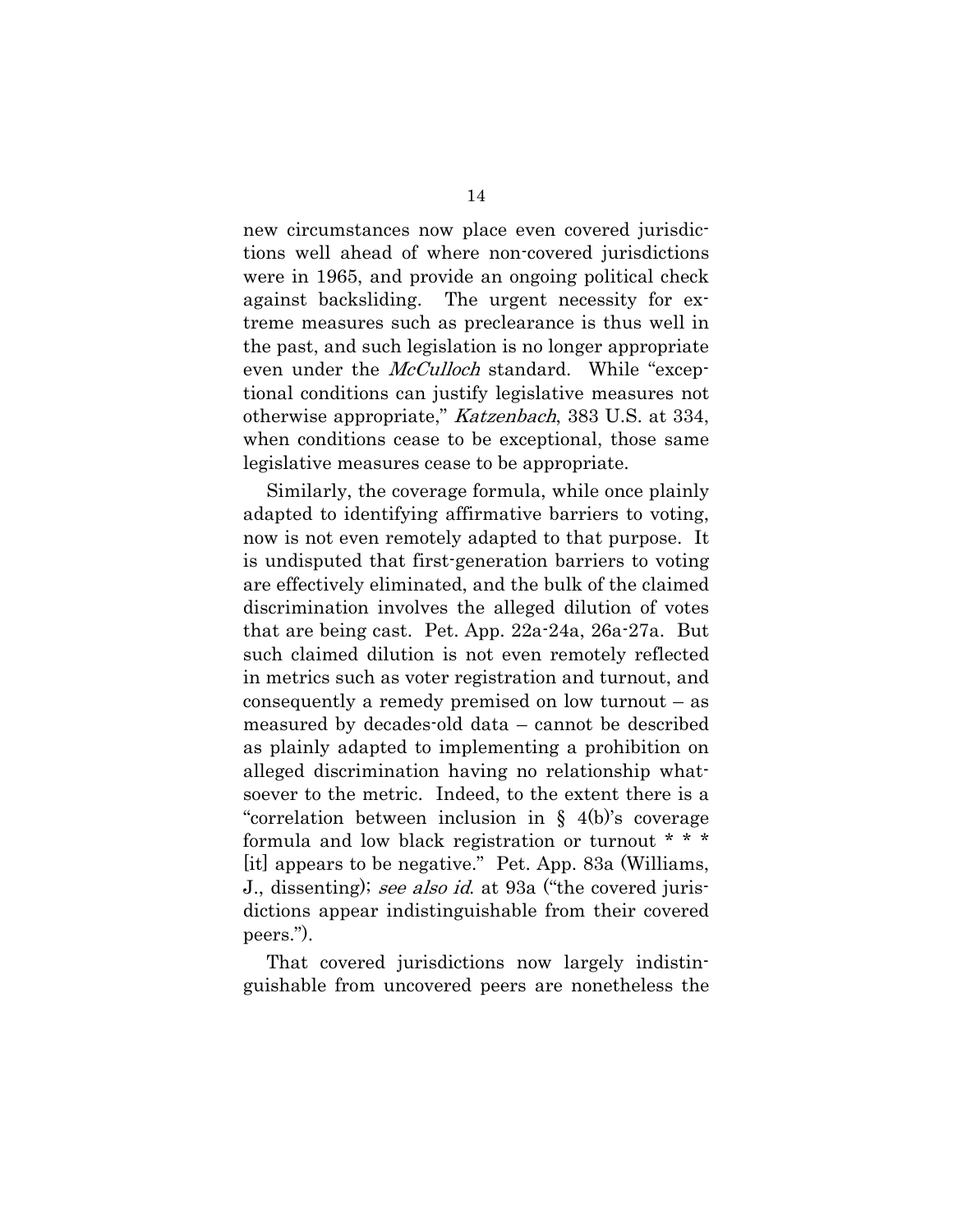target for intrusive federal supervision is simply irrational and, given the absence of "relevant constitutional violations," such prophylactic legislation is not plainly adapted to enforcing the Reconstruction Amendments and cannot be held to satisfy even a standard based on *McCulloch*. Lane, 541 U.S. at 564 (Scalia, J., dissenting); cf. National Fed. Indep. Bus. v. Sebelius, 132 S.Ct. 2566, 2647 (2012) (Scalia, Kennedy, Thomas, Alito, JJ., dissenting) (concluding that insurance coverage mandate was not "necessary" to effectuate insurance-market reforms).

Regardless of the test applied, therefore, the evidence and arguments raised by Petitioner and the dissent below are more than sufficient to demonstrate that Section 5 is no longer a valid exercise of Congress's enforcement power.

II. Highly Suspect Notions of Second-Generation Discrimination Provide Poor and Often Perverse Support for Claims of Unconstitutional Conduct Said to Justify the Extreme Remedy of Preclearance.

In addition to the many other failings of the record claimed to support the extension of Section 5, Congress's critical reliance on so-called second-generation barriers to voting is particularly troublesome in that the evidence of such supposed discrimination is largely composed of claims of vote dilution asserted by the Department of Justice in the context of redistricting. Pet. App. 99a (Williams, J., dissenting) (majority of Section 5 objections concern redistricting); Pet. App. 26a-28a (majority opinion below considering evidence of vote dilution claims and objections); Pet. Br. at 32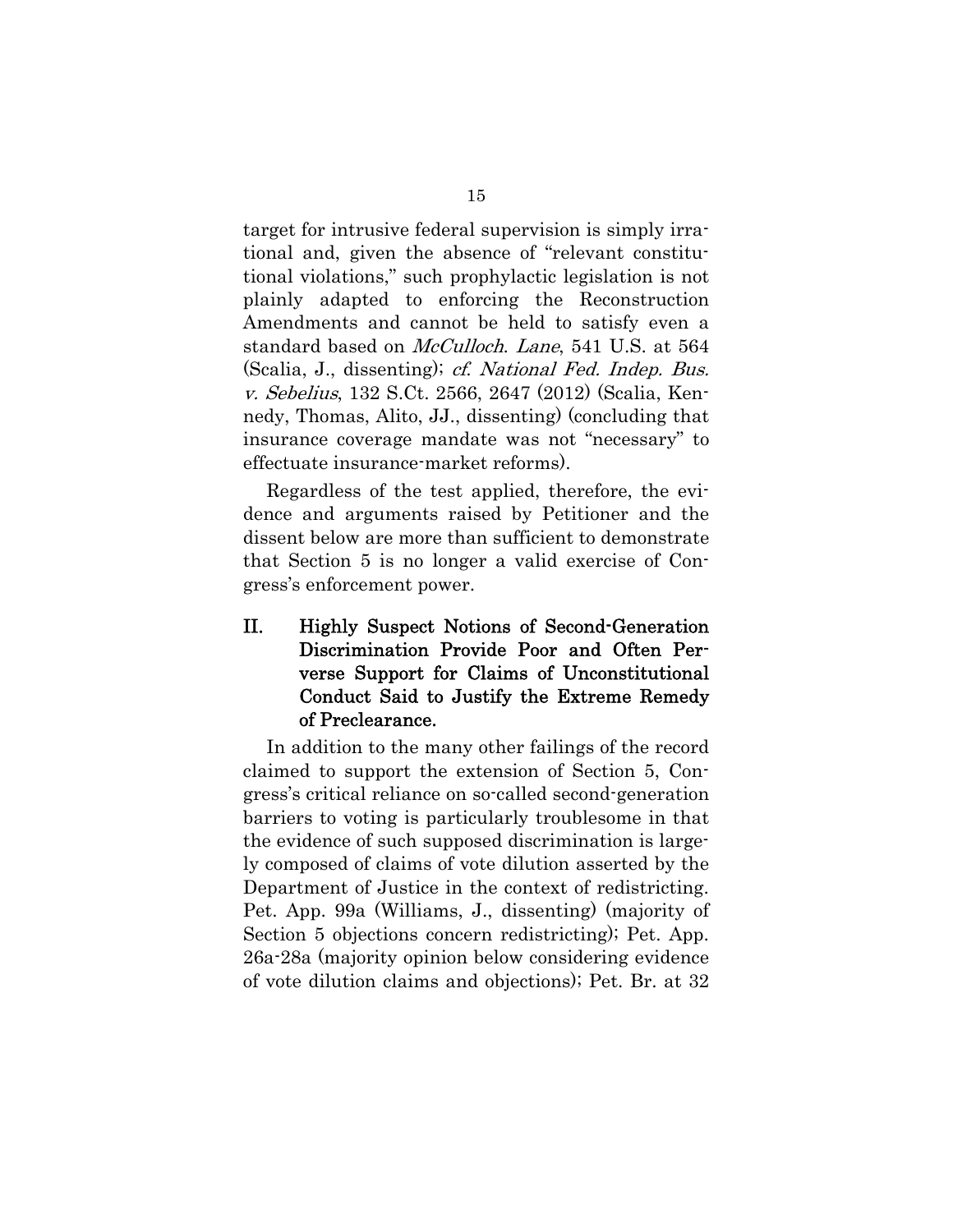("most of this scattered evidence relates to vote dilution"); Given the criteria applied by DOJ in order to find vote-dilution, and the overtly race-based remedies required by DOJ, such claims in fact offer little to no evidence of unconstitutional racial discrimination by the covered jurisdictions. Rather, they illustrate how Section 5 itself is now a central tool for institutionalized racial discrimination at the command of the DOJ itself.4

### A. Vote Dilution Objections, Inquiries, and Related Matters Are Not Evidence of Unconstitutional Discrimination.

As the courts below recognized, Congress based its reauthorization on evidence of so-called "secondgeneration barriers" quite different from the direct voting discrimination that supported the original enactment of Section 5. See Pub. L. No. 109-246, § 2(b)(4), 120 Stat. 577, 577-78 (2006). Much of this evidence concerns "racially polarized voting" (*i.e.*, "block" voting"), see H.R. REP. NO. 109-478 (2006), at 34-35, and the remainder consists of Section 2 vote dilution litigation. Pet. App. 26a-29a, 36a-38a.

l

<sup>4</sup> Contrary to the court of appeals' suggestion that these issues are not properly in this case, Pet. App. 66a-67a, they go squarely to whether Congress has produced evidence of unconstitutional discrimination needing extraordinary remedy. The DOJ's demands, in the preclearance process, that covered jurisdictions actually engage in affirmative racial discrimination to create segregated voting districts likewise goes to the "appropriateness" of the means chosen to remedy or prevent any alleged constitutional violations by the covered jurisdictions. Pet. App. 77a (Williams, J., dissenting)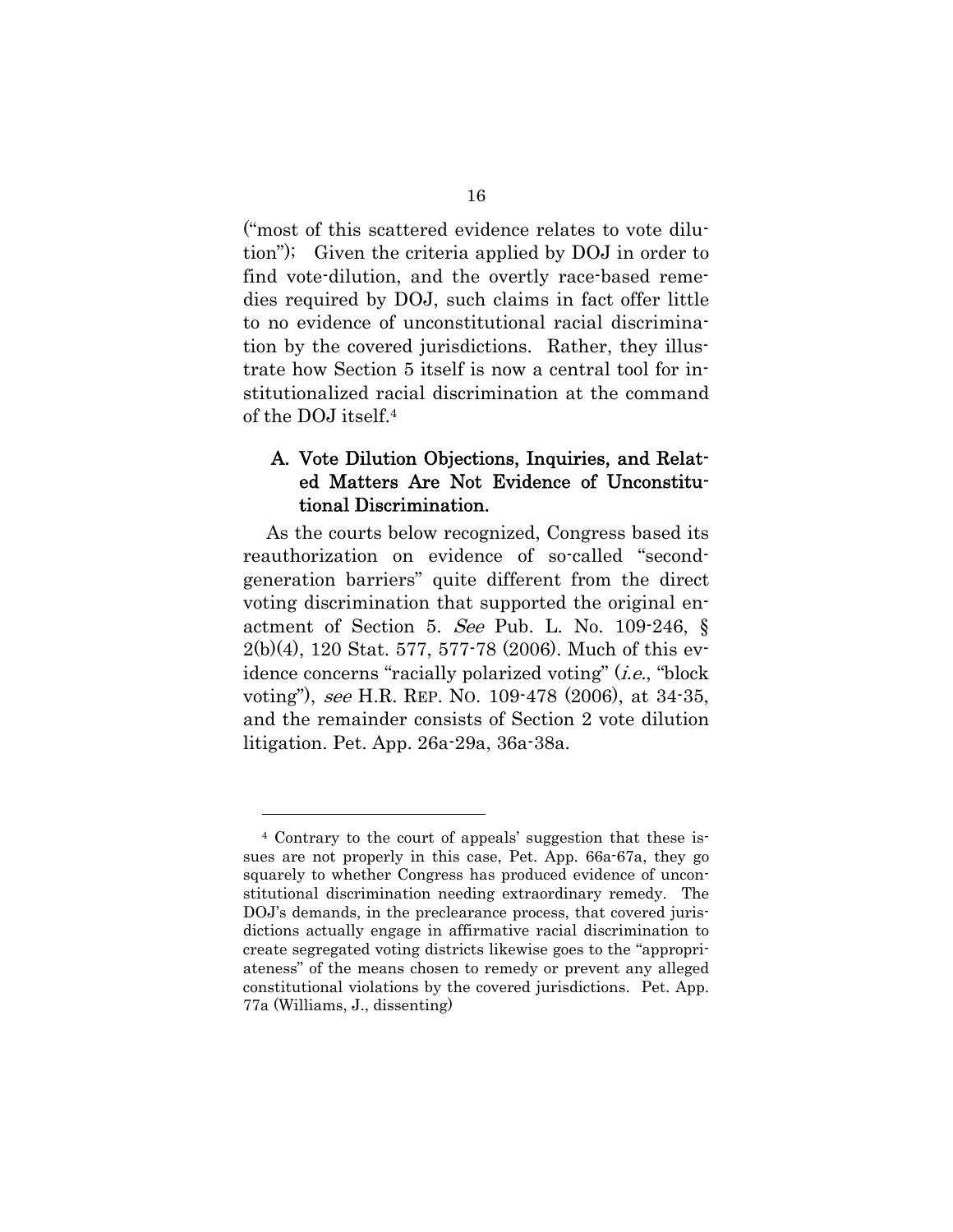In particular, the evidence considered by the courts below included, inter alia, "Attorney General objections issued to block proposed voting changes," "more information requests" issued by the Attorney General in response to preclearance applications, and lawsuits brought under Section 2 of the Act. Pet. App. 24a (court of appeals opinion). The district court also considered evidence regarding, inter alia, voter turnout, electoral success, and racially polarized voting Pet. App. 11a-12a (court of appeals describing district court evidence).

As Petitioner has noted, preclearance objections, denials, and information requests are poor proxies for actual evidence of unconstitutional discrimination needing a remedy. Pet. Br. at 30. And, as Justice Thomas has noted, "second generation" evidence "bears no resemblance to the record initially supporting §5, and is plainly insufficient to sustain such an extraordinary remedy." Northwest Austin, 557 U.S. at 228 (Thomas, J.).

Aside from the inadequacy of such evidence, however, the fact that much of it involves a distorted notion of vote dilution also means that it is conceptually flawed. If DOJ's notion of vote dilution does not reasonably reflect unconstitutional racial discrimination, then no number of objections, information requests, suits or settlements will establish a sufficient record of constitutional violations to support Section 5. Indeed, the very foundation of modern vote dilution claims is no longer that some change is retrogressive – taking away voting power that already exists – but rather that voting changes are insufficiently progressive and fail to give minority groups *greater* voting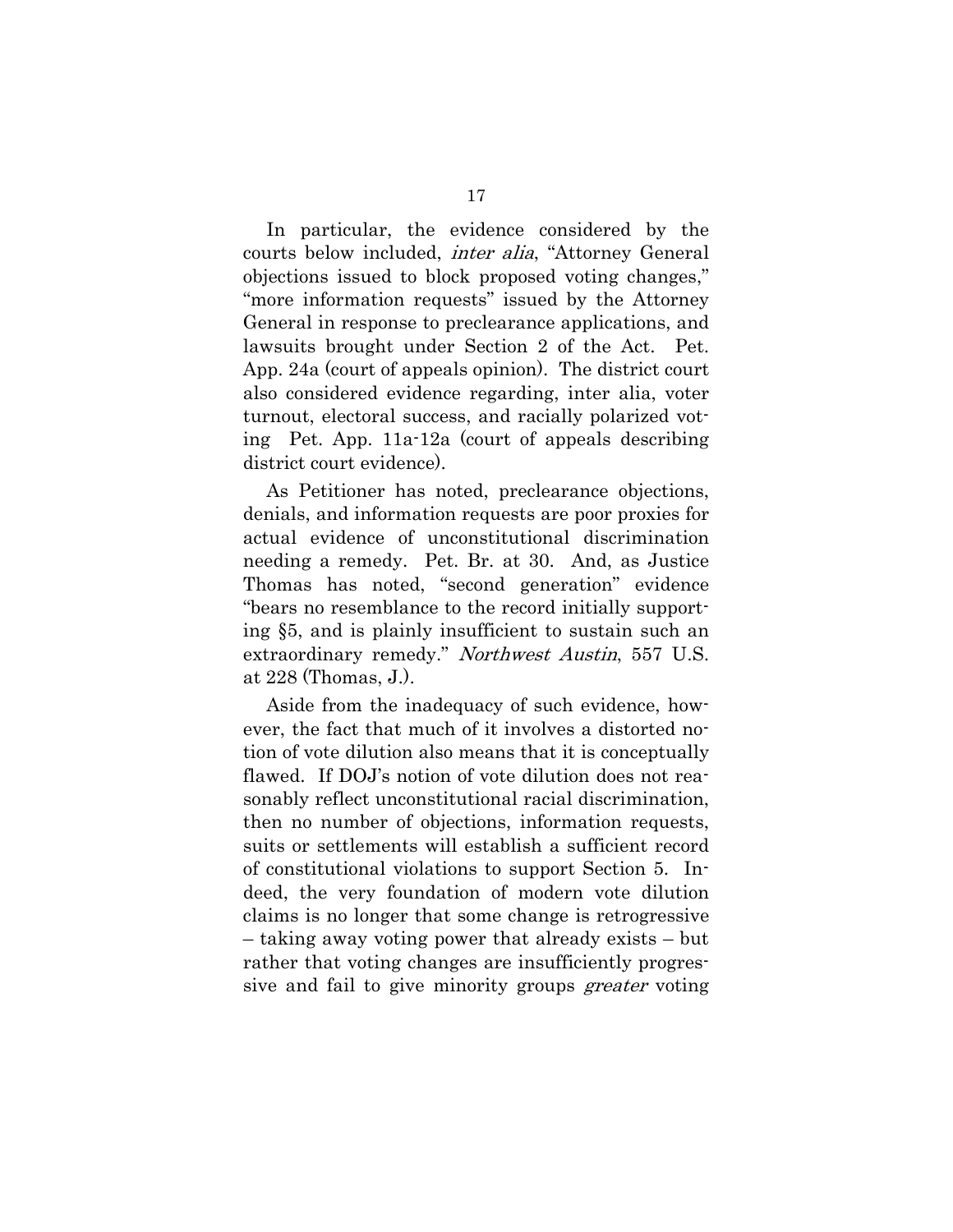strength through concentration in majority-minority districts. The racial stereotypes and assumptions underlying such theories regarding what voting strength different racial groups ought to have, what candidates racial groups prefer, and what constitutes race-based electoral success on the one hand or improper block voting on the other are all deeply offensive and undermine claims of discrimination by covered jurisdictions based on their failure to toe the line of DOJ's stereotypes, assumptions, and resulting preclearance policies.

The problems with vote dilution claims and remedies imposed under Section 5 have been noted often. Judge Williams below, for example, cited the "racial gerrymandering" that results from such efforts, which " 'bears an uncomfortable resemblance to political apartheid. It reinforces the perception that members of the same racial group – regardless of their age, education, economic status, or the community in which they live – think alike, share the same political interests, and will prefer the same candidates at the polls. We have rejected such perceptions elsewhere as impermissible stereotypes.' " Pet App. 109a (Williams, J., dissenting) (quoting Shaw v. Reno, 509 U.S. 630, 647 (1993)).

That much of the evidence of supposed constitutional violations relies on the DOJ's application of precisely such stereotypes and racial assumptions when choosing to object to a voting procedure, seek more information, or support a Section 2 suit casts considerable doubt on the validity of such "evidence" as being probative of any actual constitutional violations by covered jurisdictions. Unlike the direct de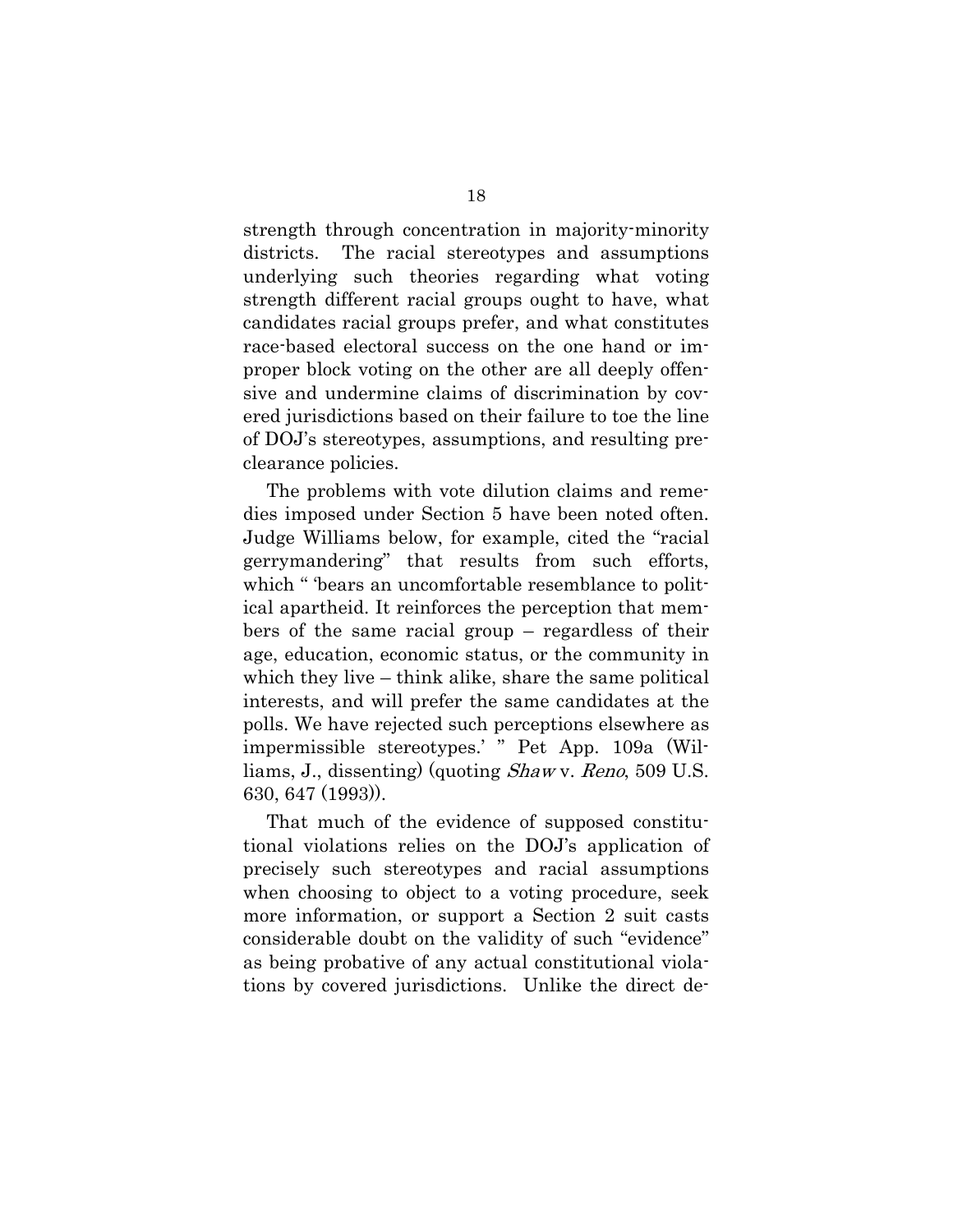nials of the right to vote that originally motivated Section 5, claiming a denial of the right to vote based on supposedly insufficient voting strength and a lack of supposedly proper voting outcomes is freighted with assumptions regarding the "proper" or nondiscriminatory *outcome* of elections, the proper distribution of votes, and stereotypes as to which candidates minority voters prefer. Such discrimination claims also lump minority voters into a group rather than treating them as individuals, fail to recognize differences among minority groups, and apply equally offensive stereotypes to the voters of the majority race. In short, it is hard to imagine how one would claim to find racial discrimination in this context without engaging in precisely the same discrimination in the process and in the remedy.

Given that the premises of modern vote dilution claims virtually require the types of racial stereotyping and discrimination that it is claiming to combat, DOJ's application of such stereotypes and premises is intrinsically flawed as evidence of discrimination by others. Section 2 suits and settlements designed to force an increase in majority-minority districts – without any showing of retrogression – cannot seriously be considered probative of existing discrimination. Forcing a covered jurisdiction to create additional racially concentrated voting districts may be a "success" to the DOJ, but it is more correctly characterized as a failure from the perspective of combating racial discrimination.

DOJ objections and information requests are likewise tainted by the DOJ's flawed notion that the failure to segregate and concentrate minority voters con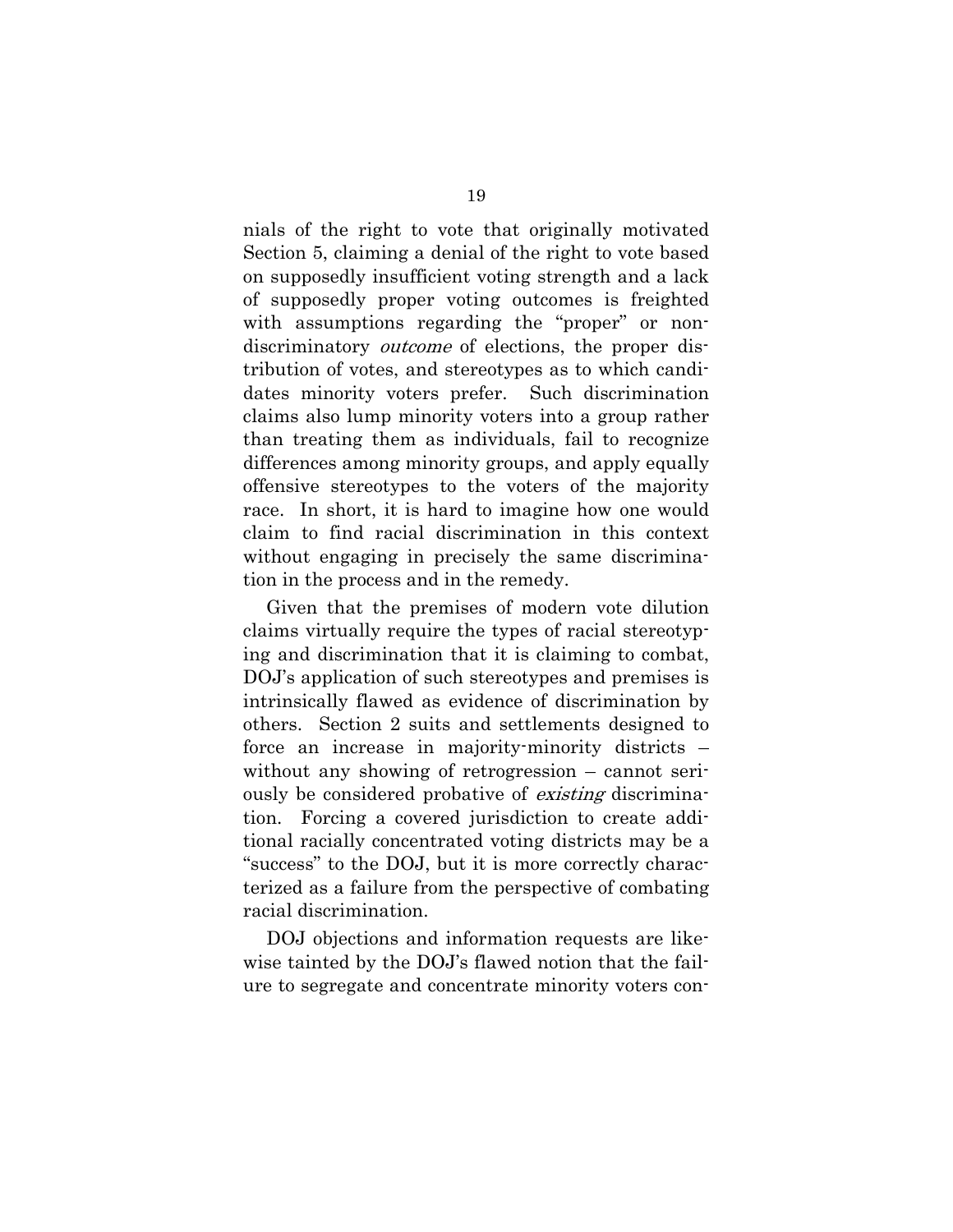stitutes discrimination. Past objections in pursuit of DOJ's own discriminatory "'black-maximization' policy," Miller v. Johnson, 515 U.S. 900, 921 (1995), are evidence only of discrimination by the DOJ itself, not of discrimination by the covered jurisdiction seeking preclearance. The notion that preclearance could be denied because a jurisdiction only created two, rather than three, segregated districts to increase minority voting strength shows that such objections are better characterized as demands for unconstitutional discrimination rather than objections to discrimination. Id. at 924 ("The key to the Government's position, which is plain from its objection letters if not from its briefs to this court \* \* \* , is and always has been that Georgia failed to proffer a nondiscriminatory purpose for its refusal in the first two submissions to take the steps necessary to create [an additional] majorityminority district.").

That this Court has previously relied on DOJ objections and other such matters in assessing the need for Section 5 is no justification for continuing to do so now, given the changed nature of such objections. In the early years of Section 5, objections more often involved direct, first-generation, examples of discrimination and vote denial, and even intentionally discriminatory affirmative dilution of existing voting strength, not the dubious failure to turn the tables to the DOJ's liking. That an objection raised to a restrictive test for voting is probative of discrimination is one thing – that a complaint that covered jurisdictions failed to discriminate in the manner DOJ demands is quite another matter and is no longer mean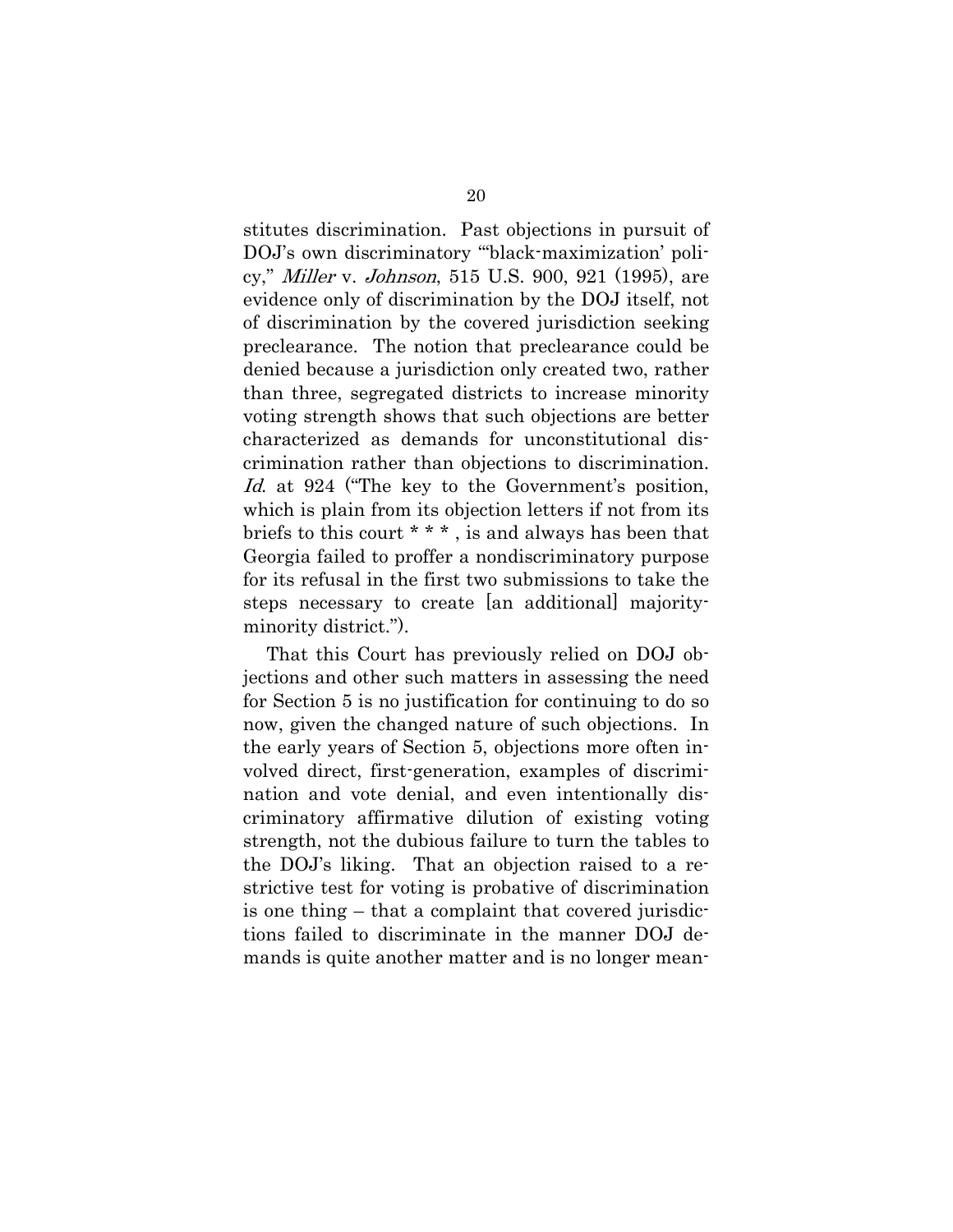ingfully probative of any constitutional violations by the covered jurisdictions.

Finally, the implementation of DOJ's vote dilution agenda also undermines, or at least casts in a different light, more traditional evidence thought to show racial discrimination. Racially polarized voting, for example, was cited by Congress as the "clearest and strongest evidence" of the need to reauthorize Section 5, H.R. REPORT NO. 109-478, at 34; VRARAA, §2(b)(3), 120 STAT. at 577. Aside from the fact that such voting is not government action, and hence not a constitutional violation, see Pet. Br. at 31, DOJ's votedilution views and conduct actually treat block voting somewhat schizophrenically. Block voting by minority groups, for example, is effectively favored and encouraged, and if successful would be taken as evidence that discrimination has been defeated. After all, that would seem to be the entire purpose of majority-minority districts: allowing minority voters to racially block vote in order to obtain a "successful" and, in DOJ's view, non-discriminatory outcome of electing a minority office-holder. That the identical conduct by non-minority voters is deemed evidence of unconstitutional discrimination requiring Congressional remedy shows the contradictions in very premises of the evidence cited.5

l

<sup>5</sup> Furthermore, the fact that DOJ's objections and compulsion of more majority-minority districts in fact creates the conditions for and encourages racially polarized voting means that the supposed remedy simply manufactures the very evidence used to justify its extension. Section 5 as it now stands is effectively self-perpetuating if such evidence is sufficient to sustain it.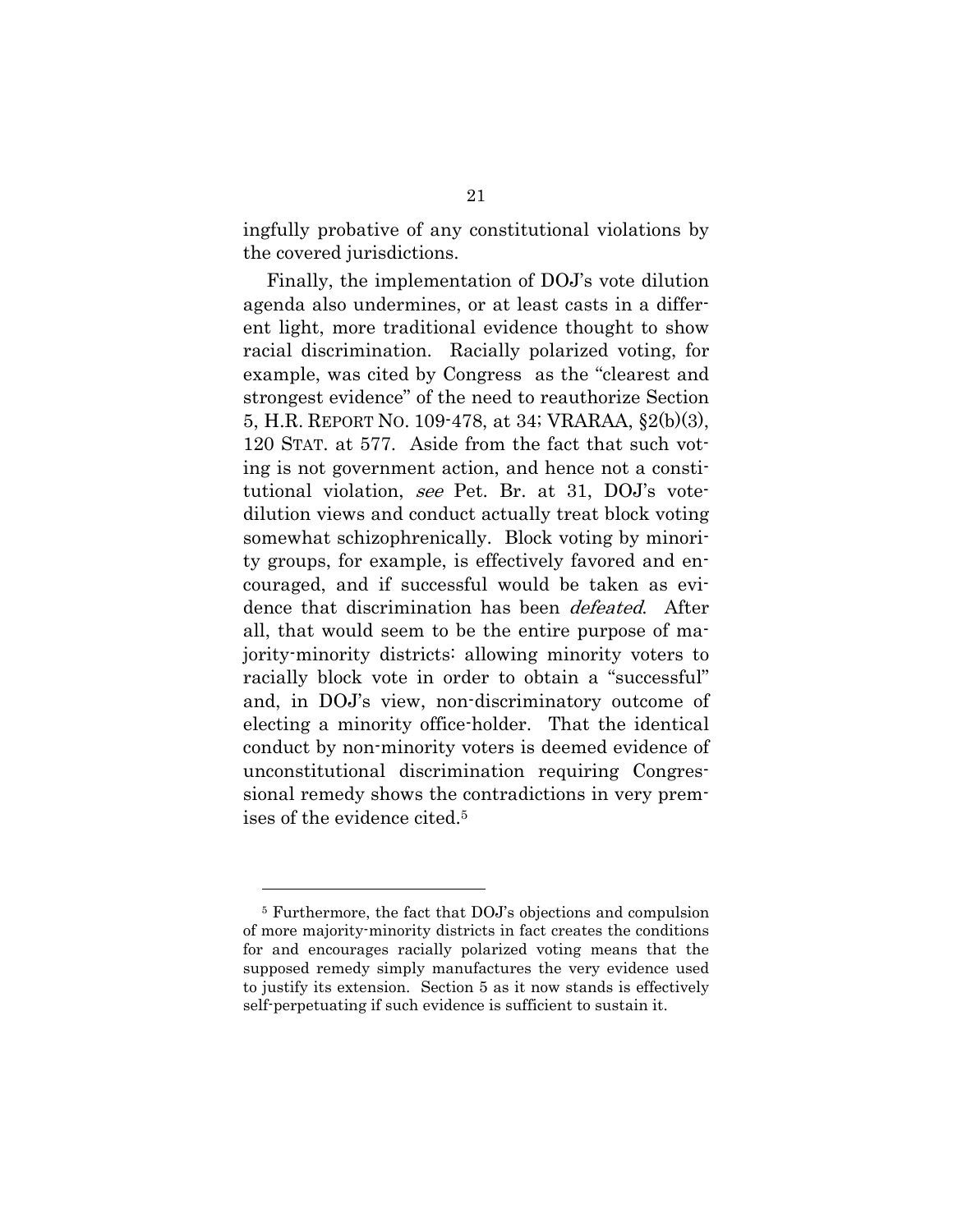The prevalence of minority office-holders likewise takes on a different relevance when viewed in light of the stereotypes underlying current vote dilution arguments. To deem insufficient minority officeholders as evidence of discrimination requires racially stereotyped assumptions about what minority voters as a group "prefer," how many office-holders is the correct amount, and whether there needs to be proportional representation in order to demonstrate nondiscrimination. Such assumptions and arguments are reminiscent of the debate over quotas in the context of affirmative action, and are offensive for much the same reasons. Looking at electoral *outcomes* rather than electoral opportunity is simply the wrong metric and one that promotes the very discrimination the Constitution seeks to eliminate.

Furthermore, there is reason to believe that the DOJ's own policies may well account for the difficulty faced by minority office-holders seeking state-wide office. If

one thinks there has been a shortfall in the covered states, it might be caused in part by the Justice Department's policy of maximizing majority-minority districts, with the concomitant risks of "isolating minority voters from the rest of the State" and "narrowing [their] political influence to only a fraction of political districts." Georgia v. Ashcroft, 539 U.S. 461, 481, 123 S. Ct. 2498, 156 L. Ed. 2d 428 (2003). If African-American candidates primarily face solidly African-American constituencies, and thus develop political personas pitched overwhelmingly to the Democratic side of the aisle,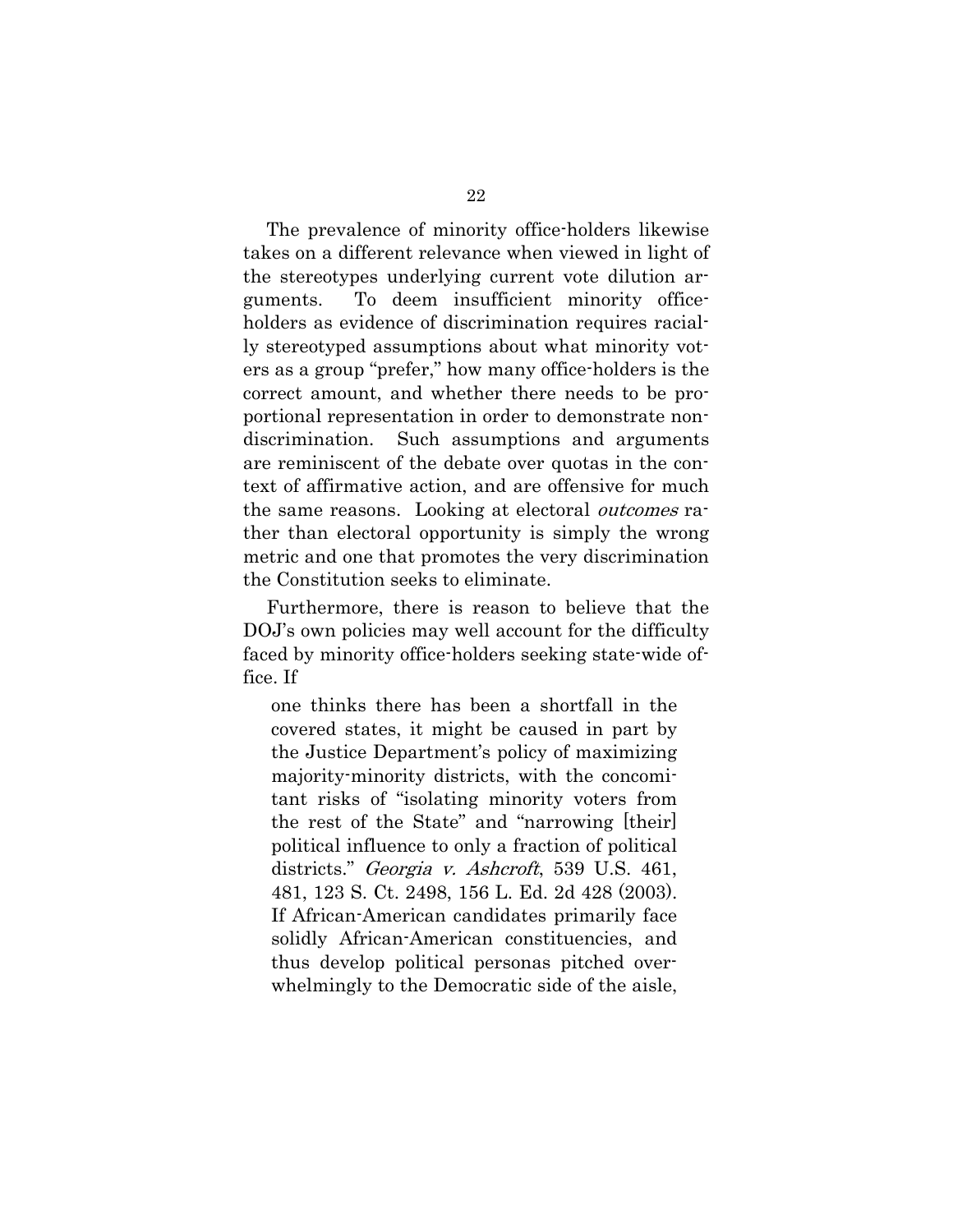it would hardly be surprising that they might face special obstacles seeking statewide office (assuming, of course, racially-polarized voting, as  $\S$  5 does).

Pet. App. 86a (Williams, J., dissenting).

The flaws in identifying supposed unconstitutional discrimination through the lens of the DOJ's votedilution policies are pervasive and infect much of the evidence cited by Congress and the Courts below. Those flaws, however are conceptual, not merely matters of weight or credibility. DOJ is looking at the wrong thing and inverting the very notion of discrimination such that many of its objections very nearly mean the opposite of what the courts below have taken them to mean. Such Orwellian "proof" of discrimination cannot be sufficient to support the constitutionally extreme Section 5 remedy.

### B. Federal Use of Section 5 to Compel Race-Based Redistricting Demonstrates that Section 5 Is Perversely Inappropriate to Enforce Prohibitions Against Racial Discrimination.

In addition to undermining the evidence relied upon below, DOJ's use of Section 5 to compel racial discrimination and voting segregation also shows that the supposed remedy is a severely inappropriate means of enforcing a prohibition against such discrimination, and is in conflict with the letter and spirit of the Constitution.

As this Court has often noted, the right to Equal Protection vests solely in the individual, not in a group. See, e.g., Shelley v. Kraemer, 334 U.S. 1, 22 (1948). And government use of race is always "sus-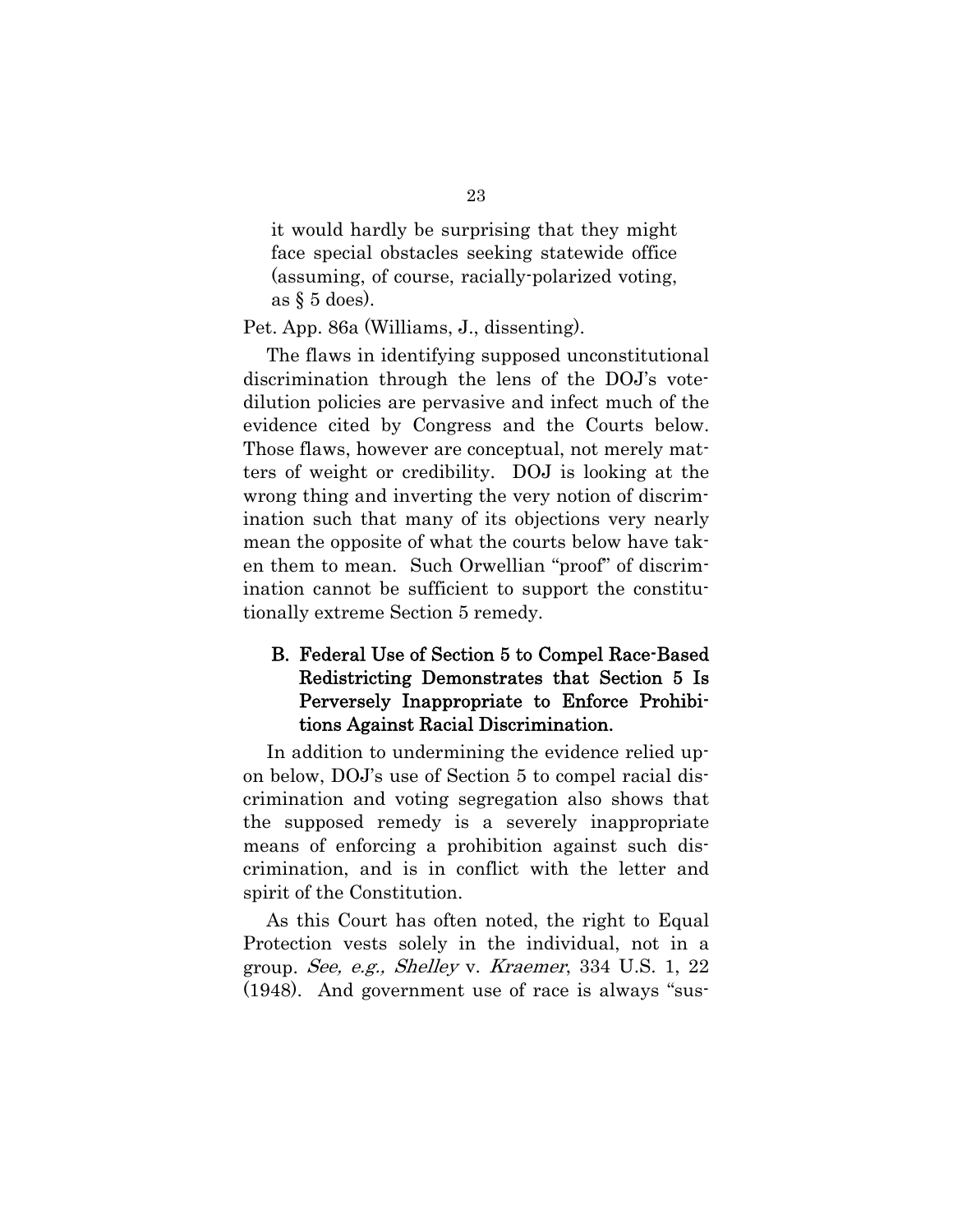### pect" and should be viewed with "hostility." Adarand Constructors, Inc. v. Peña, 515 U.S. 200, 227 (1995).

Section 5 preclearance now focuses predominately on imposing racial classifications rather than eliminating them, as this Court has recognized. Preclearance in the redistricting context now effectively requires such jurisdictions to segregate voters by race in order to concentrate minority votes and supposedly increase the weight of such votes. See Northwest Austin, 557 U.S. at 203 (noting preclearance requirements of using race in redistricting in a manner that would be unconstitutional in other jurisdictions); Georgia v. Ashcroft, 539 U.S. 461, 491 (2003) (Kennedy, J., concurring) (application of Section 5 has rendered race "the predominant factor in redistricting"; "[C]onsiderations of race that would doom a redistricting plan under the Fourteenth Amendment or § 2 seem to be what save it under  $\S$  5."); Shaw v. Reno, 509 U.S. 630, 647 (1993) (Section 5 preclearance required, in effect, that minority voters be lumped together with other persons with whom they "may have little in common \* \* \* but the color of their skin"; such redistricting perpetuates and enforces "impermissible stereotypes" and "bears an uncomfortable resemblance to political apartheid.").

While this Court has delicately suggested that Section 5 is thus in "tension with the Fourteenth Amendment" to the extent that it was used as a "command that States engage in presumptively unconstitutional race-based districting," Miller, 515 U.S. at 927, the reality is that it is more than "in tension" with the prohibitions against racial discrimination, it is in flagrant violation of those prohibitions.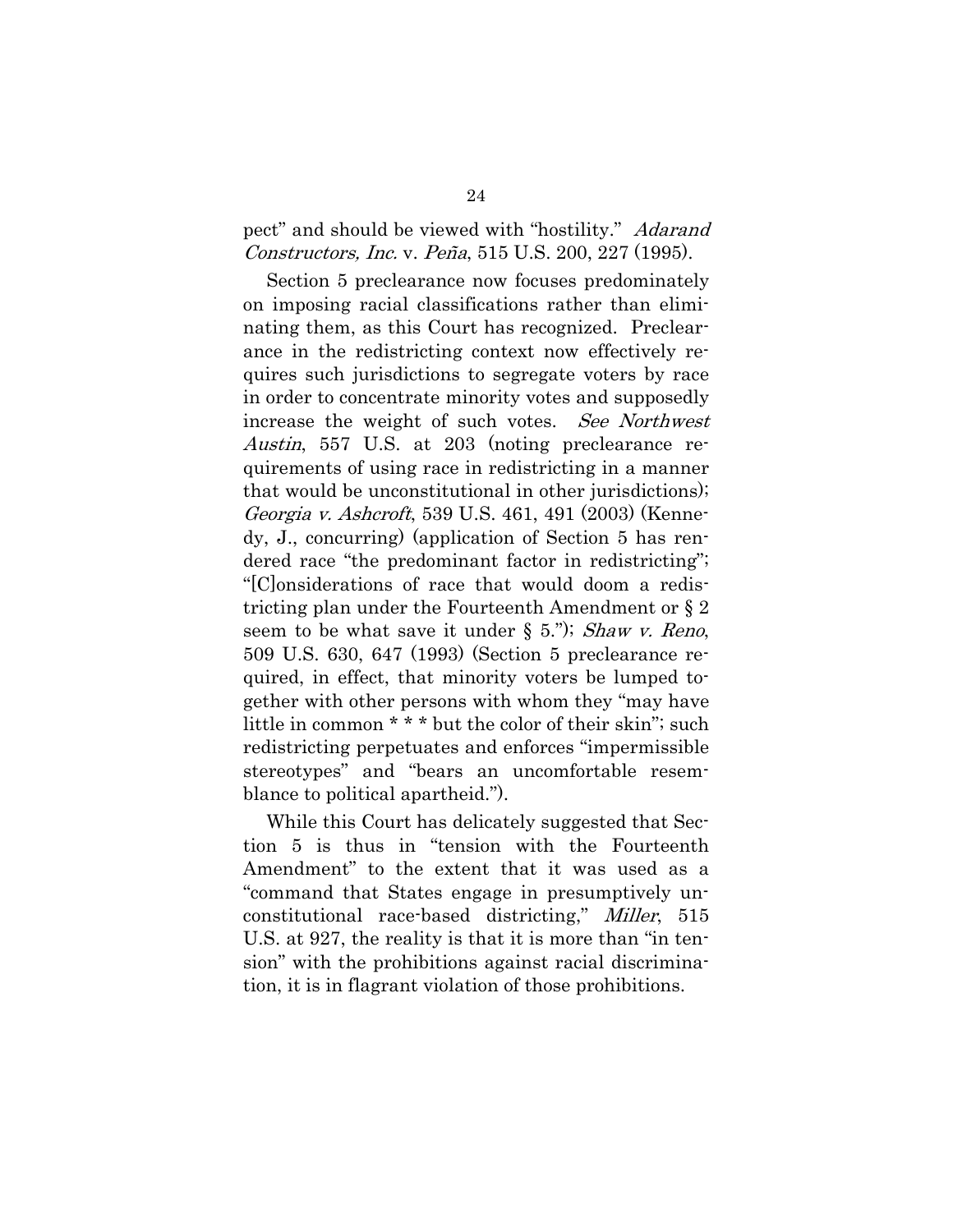Congress's 2006 amendments to Section 5 have ensured that this conflict continues. Under the amended Section 5, covered jurisdictions must prove that any change will not "diminish[ ] the ability" of minorities "to elect their preferred candidates of choice," 42 U.S.C. §§ 1973c(b),(d), and is not premised on a "discriminatory purpose" of declining to adopt other changes that would have strengthened minority voting power, § 1973c(c). As Judge Williams recognized in dissent below, that revised language means that "[p]reclearance now has an exclusive focus – whether the plan diminishes the ability of minorities (always assumed to be a monolith) to 'elect their preferred candidates of choice,' irrespective of whether policymakers (including minority ones) decide that a group's long-term interests might be better served by less concentration – and thus less of the political isolation that concentration spawns." Pet. App. 75a (Williams, J., dissenting); see also id. at 76a ("Congress appears to have \* \* \* restored 'the Justice Department's implicit command that States engage in presumptively unconstitutional race-based districting.'" (quoting Reno v. Bossier Parish Sch. Bd., 528 U.S.  $320, 336 (2000) ("Bosis' (I'.))$ 

That Section 5 has become a tool for requiring racial classifications and race-based redistricting illustrates how far this remedy has fallen from the more noble purposes that animated it in 1965. This Court has just considered the inappropriate classifications of persons based on their race in the context of college admissions, and should keep in the forefront of its considerations here the extreme offensiveness of such classifications.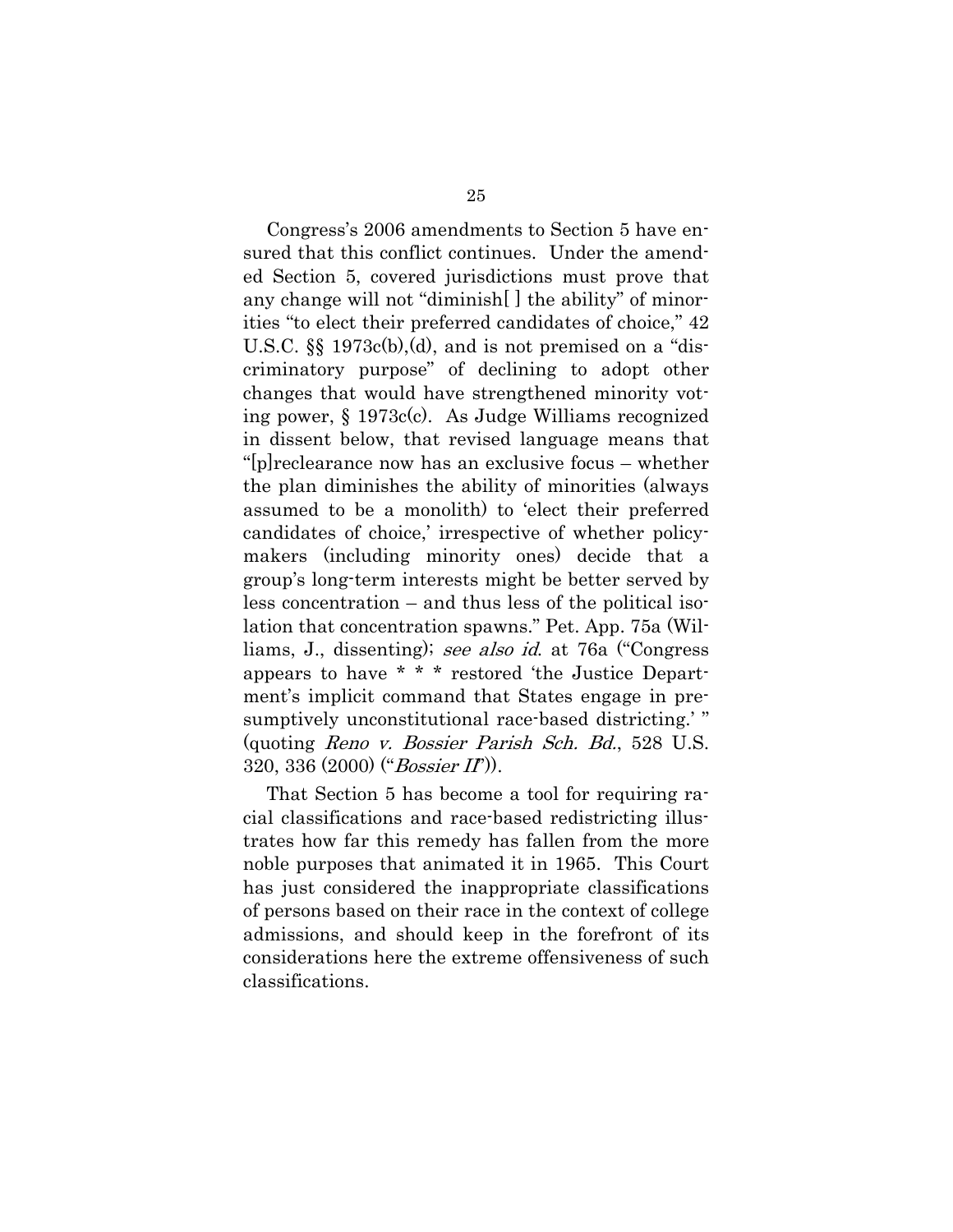"Classifications of citizens solely on the basis of race 'are by their very nature odious to a free people whose institutions are founded upon the doctrine of equality." Shaw v. Reno, 509 U.S. at 643 (quoting Hirabayashi v. United States, 320 U.S. 81, 100 (1943)). As this Court repeatedly has warned in various contexts, such classifications "carry a danger of stigmatic harm," may "promote notions of racial inferiority," and threaten "to incite racial hostility." *City* of Richmond v. J.A.Croson Co., 488 U.S. 469, 493  $(1989)$ ; *Shaw*, 509 U.S. at 643. Political gerrymandering of the electorate based on race also highlights the improper treatment of minority voters as fungible members of their racial group, rather than as individuals: "One of the principal reasons race is treated as a forbidden classification is that it demeans the dignity and worth of a person to be judged by ancestry instead of his or her own merit and essential qualities." Rice v. Cayetano, 528 U.S. 495, 517 (2000).

Any claim that such racial segregation helps minority voters by increasing the weight or strength of their votes as a group carries no constitutional weight – at least no favorable weight. Rather, it highlights the group-stereotyping that is much of what is offensive about racial discrimination. Furthermore, there is no equal protection exception for the "good motives" of a government actor and there are no "benign" racial classifications. Adarand, 515 U.S. at 226. Throughout history proponents of racial classifications routinely justified their restrictions with appeals to the public good and claims of the great benefits from or necessity for racial classifications.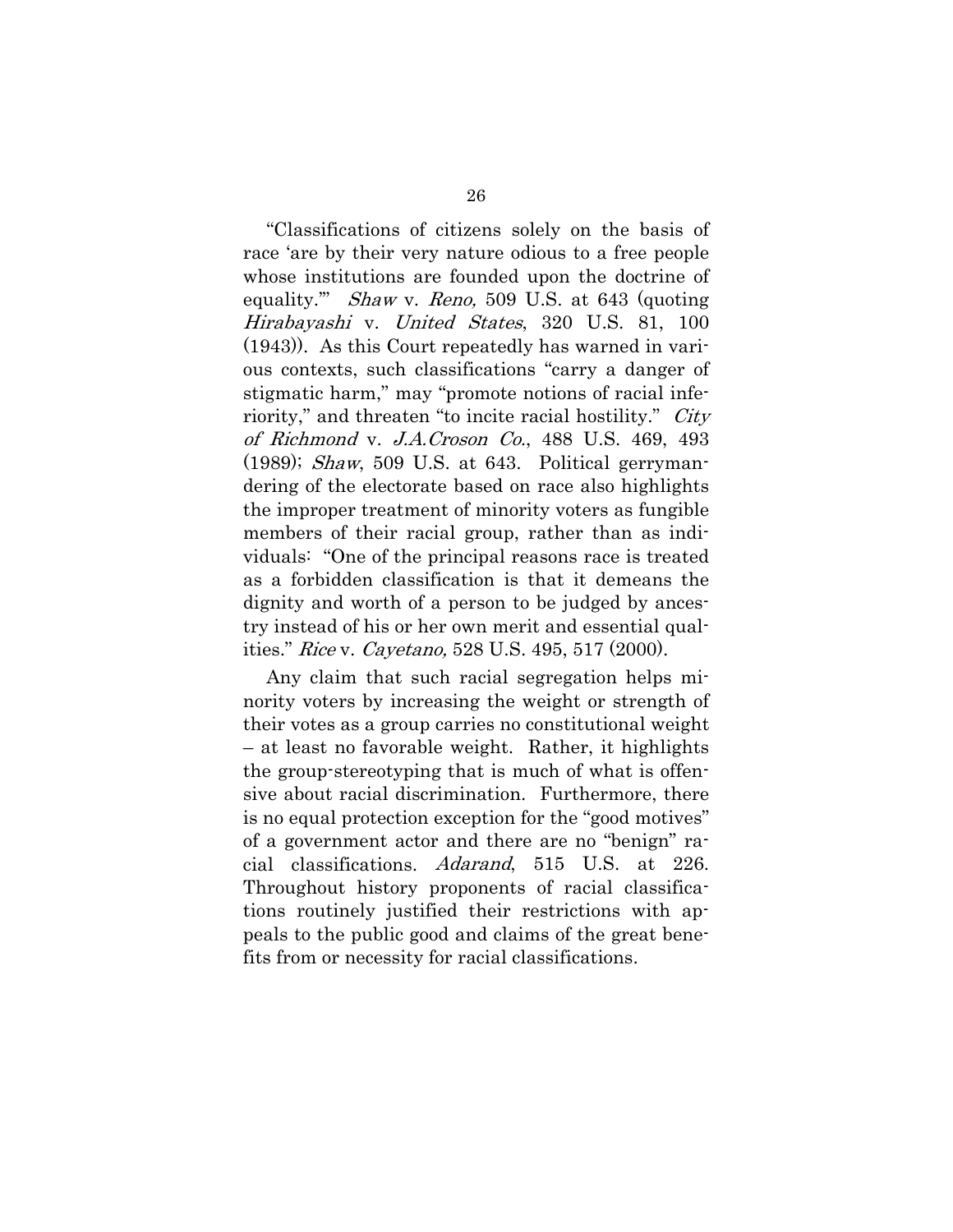In Brown v. Board of Education, 347 U.S. 483 (1964), this Court properly rejected arguments by state officials from Kansas, Delaware, Virginia, and South Carolina that black and white children learned better in a single-race environment, and for societal purposes could be kept separate by state mandate.

Similar claims of public interest and necessity were used by the military to justify Japanese internment during World War II, and racial segregation of the armed forces. Korematsu v. United States, 323 U.S. 214 (1944); see Watkins v. United States Army, 875 F.2d 699, 729 (CA9 1989) (Norris, J., concurring in the judgment) ("As recently as World War II both the Army chief of staff and the Secretary of the Navy justified racial segregation in the ranks as necessary to maintain efficiency, discipline, and morale."), cert. denied, 498 U.S. 957 (1990). Those claims, too, proved overblown, unsupported, and inadequate to justify the racial policies of their day. *Hirabayashi* v. United States, 828 F.2d 591 (CA9 1987); See Korematsu v. United States, 584 F. Supp. 1406, 1416, 1420 (N.D. Cal. 1984).

This Court should recoil at the very notion of approving government authority perversely used to manufacture racially segregated majority-minority voting districts under the false flag of enforcing prohibitions on such discrimination. Substitute "schools" or "neighborhoods" for "voting districts," and there would be no question that government-manufactured segregation of minorities constituted racial discrimination of the worst sort. But in the Orwellian universe of the DOJ and Section 5, the failure to engage in such racial segregation is now evidence of "discrim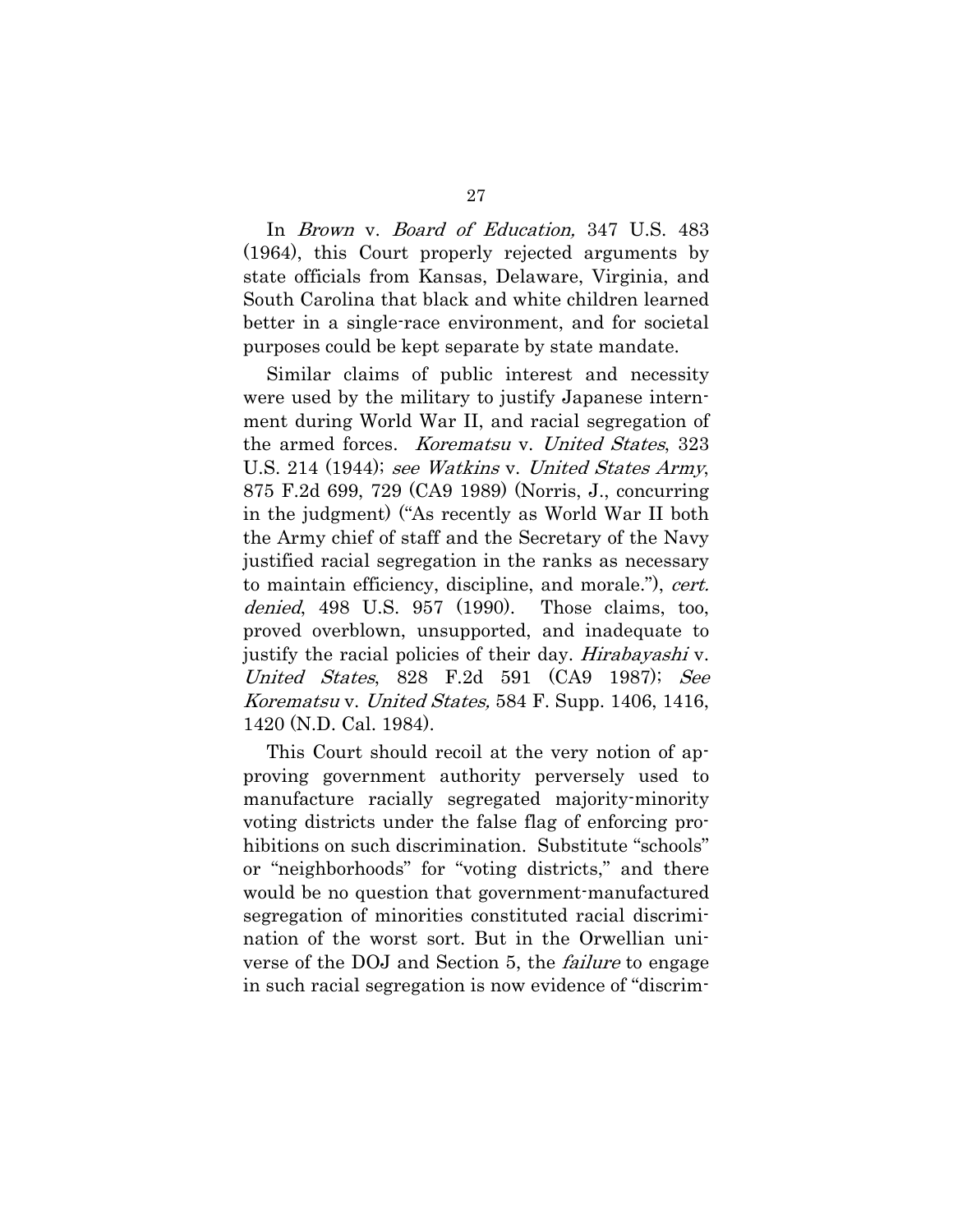ination," and coerced racial segregation for voting purposes is now the supposed remedy. Whatever the supposed benefits, virtues, or aesthetics of segregated voting districts, they no more validate such overt and express racial discrimination than did past defenses of government mandated racial segregation in schools or elsewhere. Separate-but-politically-desirable is no more compelling an argument than was separate-butequal.

In the end, Section 5 is now less a means of preventing unconstitutional racial discrimination and more a mechanism for causing it. As such, it is now the precise antithesis of legislation "appropriate" to enforce the Reconstruction Amendments, it is not a "proper" means of executing Congress's enforcement power, and it is not consistent with the letter and spirit of the Constitution. The current reauthorization of Section 5 thus is not a valid exercise of Congress's enforcement power and should be invalidated.

#### **CONCLUSION**

For the foregoing reasons, this Court should reverse the decision below.